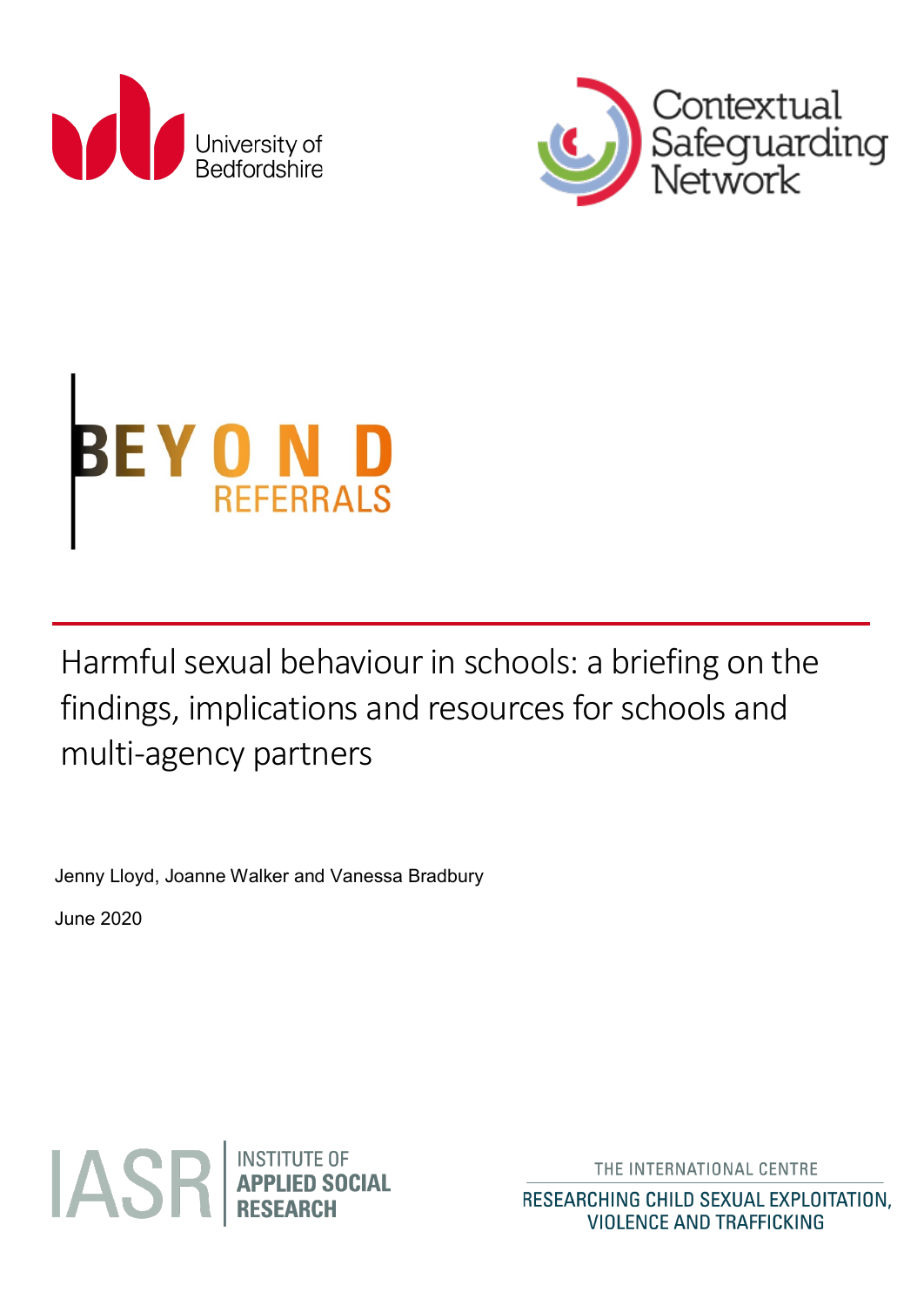# **Contents**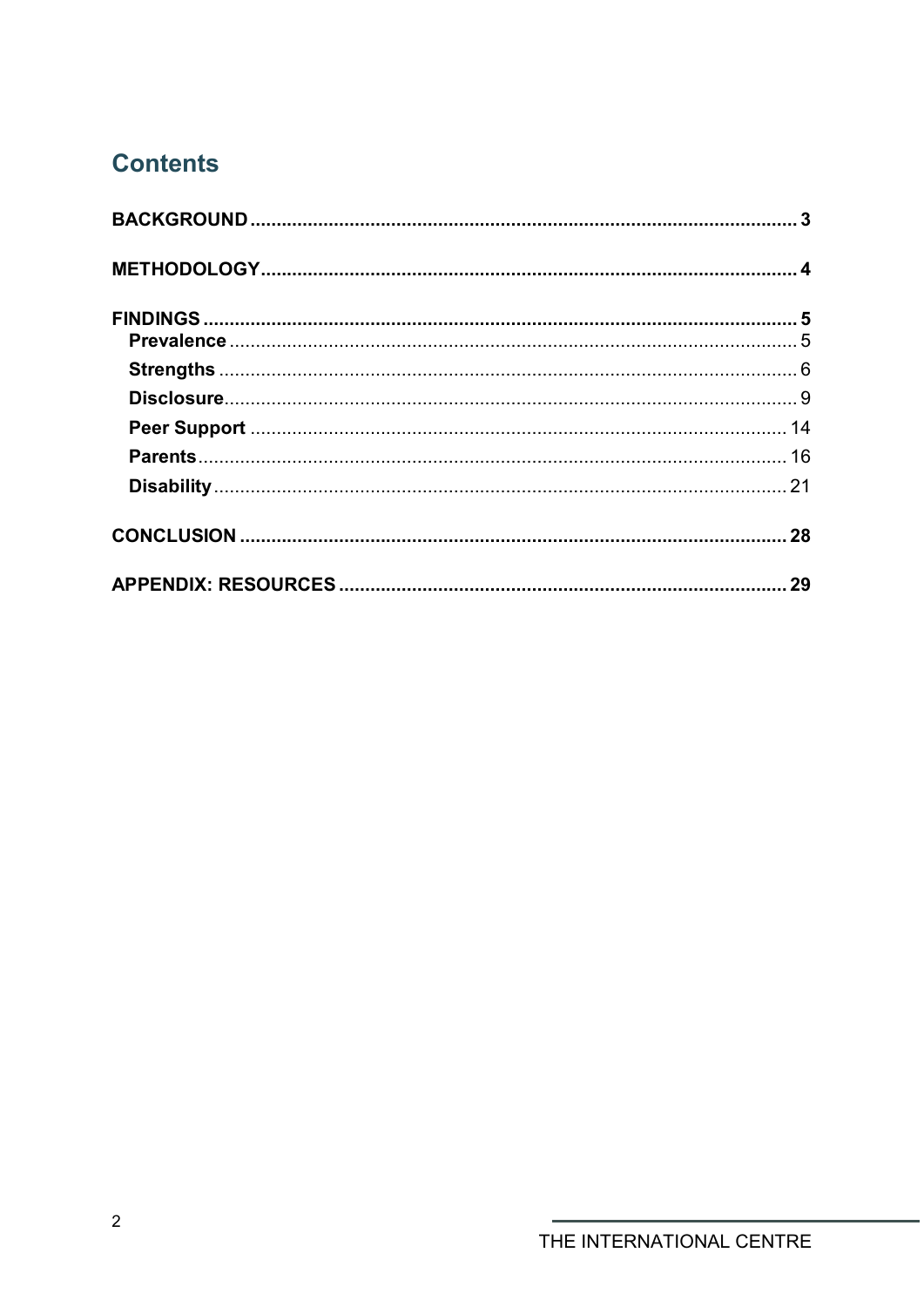# <span id="page-2-0"></span>**Background**

While schools are often places of safety and empowerment, young people report that they are also locations where they experience sexual harassment and violence. In 2017 Girlguiding's survey of girls aged [1](#page-0-0)3-21 found that 64% had experienced sexual harassment in school.<sup>1</sup> A report by the National Education Union and UK Feminista in 2017 found that over a quarter of girls at mixed schools have experienced unwanted touching of a sexual nature at school.<sup>[2](#page-2-1)</sup> In our 2019 study Beyond Referrals, students and educators reported to witness or experience a range of forms of harm occurring within schools including; rumours about sexual activity, sexual name calling, abusive relationships, online harassment, non-consensual sharing of sexual imagery, unwanted touching, and sexual assault and rape. While fortunately some of the forms of harm are rare, students suggested that "sexual harassment happens every day" and that sexual harm was 'normalised' within schools.<sup>[3](#page-2-2)</sup> Such evidence has led young people, educators and policymakers to insist that greater steps need to be taken to protect young people in schools from sexual harm. In 2018 the Department for Education released advice on Sexual violence and sexual harassment between children in schools and colleges.[4](#page-2-3)

This briefing presents findings from a two-year study into harmful sexual behaviour (HSB) in English schools, *Beyond Referrals Two*. It builds on an initial two-year study (2017-2019) into multi-agency enablers and barriers to addressing HSB in schools. The first study highlighted the need for schools to move beyond referrals to social care for young people affected by HSB and towards the development of whole-school and partnership responses which prevent further harm. These findings evidenced the need for contextual approaches to safeguarding, whereby responses to HSB and associated harm move beyond intervening with individual young people to understand and engage with contexts – peer groups and locations – associated with them. This approach argues that when sexual harm happens in schools, a focus on the individual young people involved is insufficient and must be accompanied by a recognition of the broader contexts that facilitate, and can prevent, harm occurring.

### *Self-assessment toolkit*

The findings of Beyond Referrals formed the basis of a self-assessment toolkit including two 'traffic light tools' and a series of webinars to support schools and multi-agency partners to audit their response to HSB across four areas: the systems and structures in place, prevention, identification and response, and intervention into incidents of HSB. The resources are freely available [here.](https://www.csnetwork.org.uk/en/beyond-referrals-levers-for-addressing-harmful-sexual-behaviour-in-schools)

The findings of this second study have been used to adapt and develop the self-assessment toolkit for schools, which now includes:

- A new and updated traffic light tool
- Guidance and examples on completing the self-assessment

<sup>1</sup> Girlguiding. (2017). "Girls' attitudes survey." accessed 17 April 2020.

[https://www.girlguiding.org.uk/globalassets/docs-and-resources/research-and-campaigns/girls-attitudes](https://www.girlguiding.org.uk/globalassets/docs-and-resources/research-and-campaigns/girls-attitudes-survey-2017.pdf)[survey-2017.pdf.](https://www.girlguiding.org.uk/globalassets/docs-and-resources/research-and-campaigns/girls-attitudes-survey-2017.pdf)

<span id="page-2-1"></span><sup>&</sup>lt;sup>2</sup> National Education Union (2017) "It's Just Everywhere." accessed 17 April 2020. [https://ukfeminista.org.uk/wp-content/uploads/2017/12/Report-Its-just-everywhere.pdf.](https://ukfeminista.org.uk/wp-content/uploads/2017/12/Report-Its-just-everywhere.pdf)

<span id="page-2-2"></span> $3$  Firmin, C., et al. (2019). "Beyond referrals: levers for addressing harmful sexual behaviours between students at school in England." International Journal of Qualitative Studies in Education **32**(10): 1229-1249.

<span id="page-2-3"></span><sup>4</sup> Department for Education (2018) "Sexual violence and sexual harassment between children in schools and colleges." accessed 17 April 2020. [https://www.gov.uk/government/publications/sexual-violence-and-sexual](https://www.gov.uk/government/publications/sexual-violence-and-sexual-harassment-between-children-in-schools-and-colleges)[harassment-between-children-in-schools-and-colleges.](https://www.gov.uk/government/publications/sexual-violence-and-sexual-harassment-between-children-in-schools-and-colleges)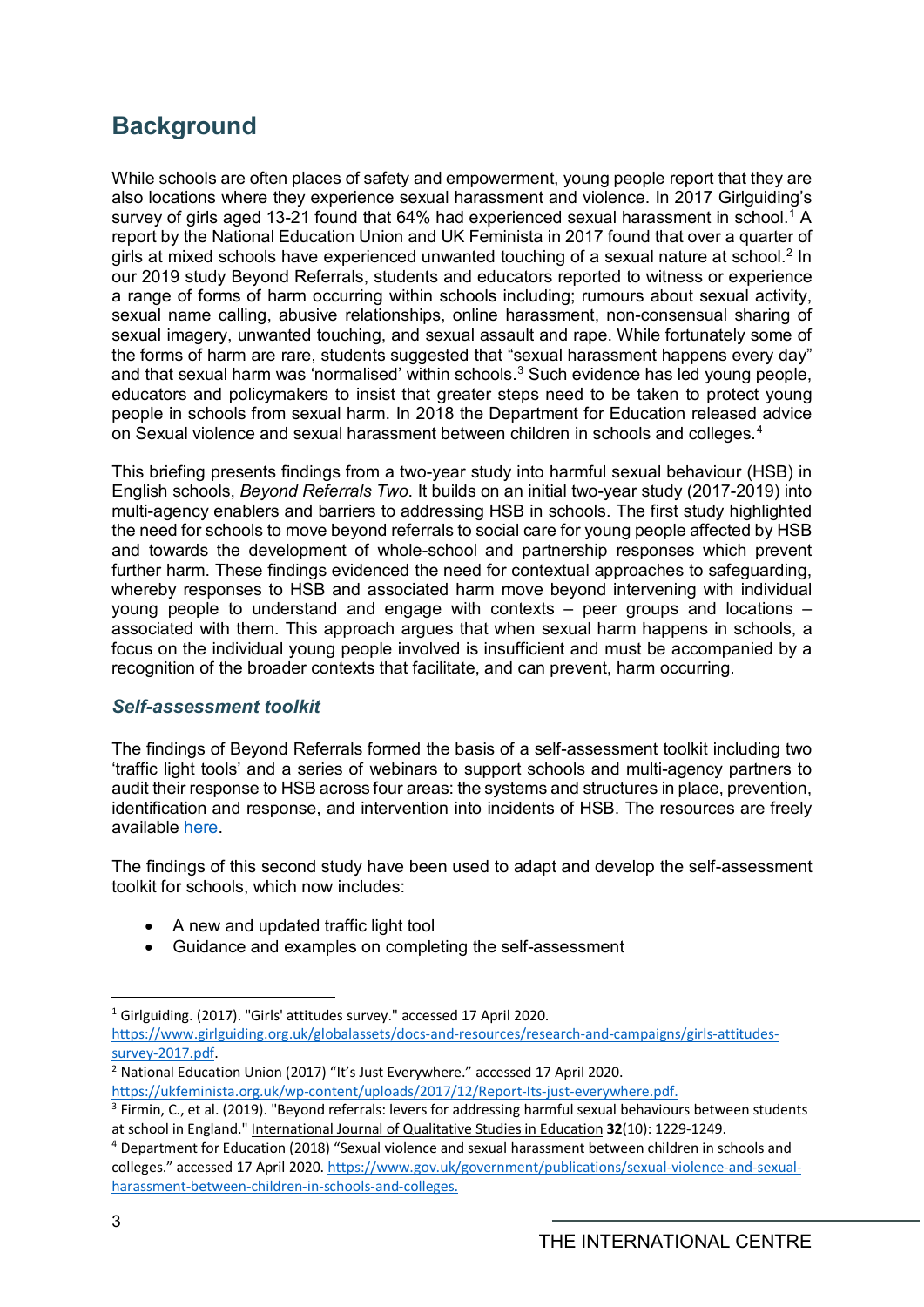• A range of self-assessment methods including parent and student surveys, student engagement sessions, policy review documents and resources for reviewing safeguarding logs.

The updated traffic light tool now includes a new 'cultural context' lever to help schools to understand the prevalence of HSB in their school, levels of peer support available and the extent to which harm may be normalised in their setting.

# <span id="page-3-0"></span>**Methodology**

This briefing provides an overview of findings from this second study. *Beyond Referrals Two*  sought to:

- Pilot the self-assessment toolkit for schools by testing and implementing it with 16 schools across England.
- Expand understanding of the strengths and challenges schools have in addressing HSB and the resources, policy implications and interventions required to prevent harm.

The study recruited 16 schools across England to participate in the study across four multiagency partnerships (referred to as sites W, X, Y and Z). Of these, 12 schools completed their own self-assessment audit and the research team at the University of Bedfordshire completed the assessment for the remaining four. A range of methods were employed including:

- 9 focus groups with young people
- 9 focus groups with staff
- 15 interviews with Designated Safeguarding Leads (DSLs) and senior leadership
- Reviews of safeguarding and behaviour logs
- Observations of school environment
- 106 student surveys
- Parent surveys
- 10 interviews with schools completing self-assessment
- 2 interviews with multi-agency partners
- Analysis of 10 self-assessment audits

In total 160 students, 64 educators, two multi-agency professionals and 83 parents took part.

The study sought to engage with a range of education providers, all of which were secondary providers, including special schools<sup>[5](#page-3-1)</sup> (n=5), boys' schools (n=1), secondary schools without a sixth form (n=5), a faith-based school (n=1), academy schools (n=2), a pupil referral unit (n=1), and a sixth form college (n=1). In this briefing, we use the word 'schools' to refer to all 16 settings.

The findings presented here draw from the primary fieldwork undertaken by the team and analysis of self-assessment audits.

<span id="page-3-1"></span><sup>-</sup><sup>5</sup> Throughout the briefing the term special schools will be used. This was the term the schools participating in the research used to describe themselves.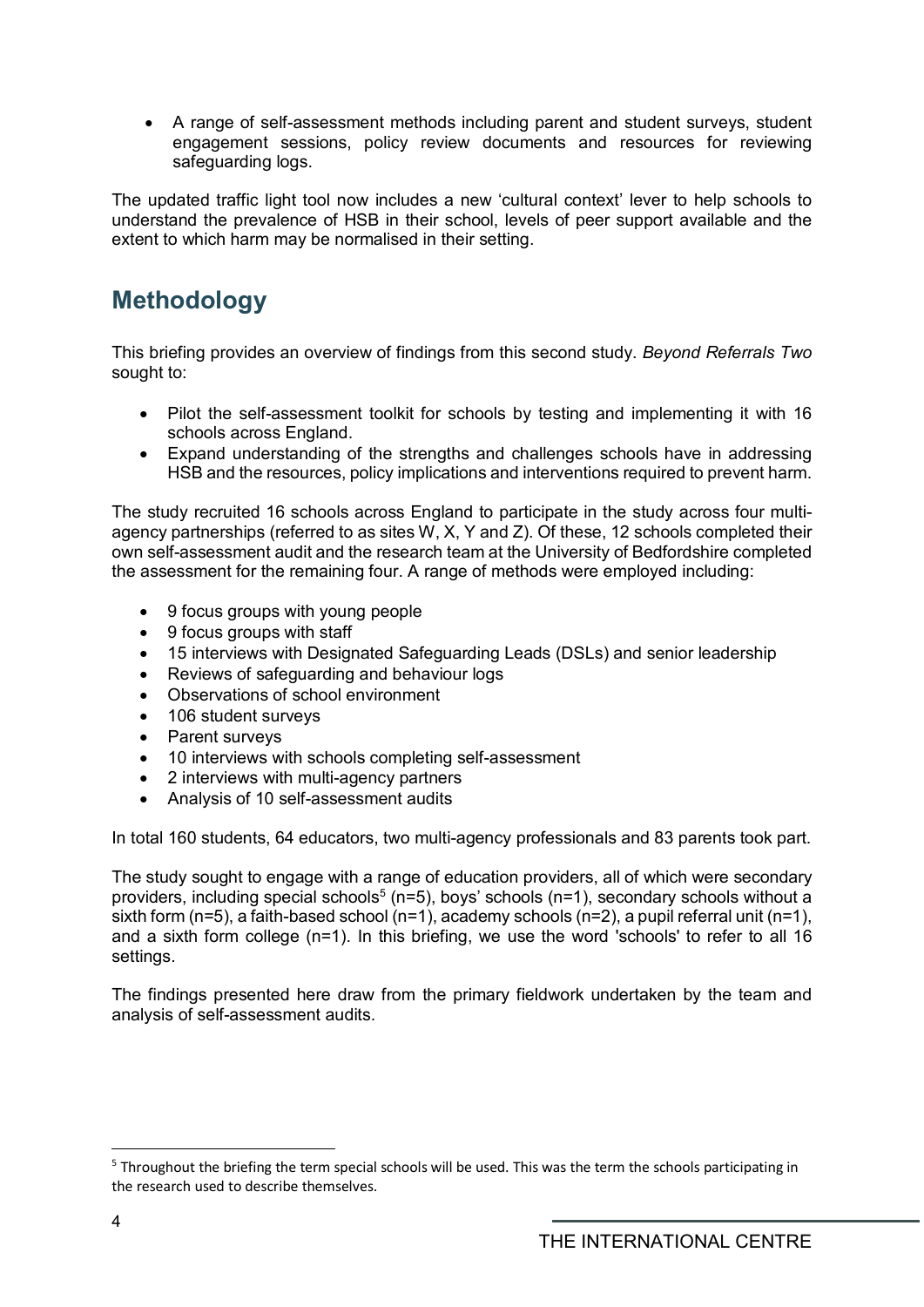# <span id="page-4-0"></span>**Findings**

This briefing provides an overview of key thematic findings from the study, organised in relation to: the prevalence of HSB; strengths of responses; disclosure; peer support; parental engagement; and disability. Further findings will be made available via the Contextual Safeguarding Network and published in academic papers.

# <span id="page-4-1"></span>**Prevalence**

This study did not seek to indicate exact prevalence rates of HSB occurring within schools. However data collected evidenced the following types of sexual harm happening between students in the schools that participated in the study:

- Sexist or homophobic name calling and bullying
- Sexual comments in person and on social media directed at students (such as 'slag', 'sket', 'hoe', 'bitch' and 'slut')
- Rumours about other students' sexual activity
- Rating students (predominantly directed at girls in relation to attractiveness, but also "*how much of a sket she is*" (Site Y, Focus Group, Student); and rating male students around masculinity/aggressive behaviour)
- Controlling behaviour in relationships, including pressure from partners to share social media passwords and to take down images they didn't like
- Pressure to send sexual photos by another student predominantly aimed at girls
- Sexual imagery shared on social media without consent. When asked which social media platform images were shared on, 42% of students who said that sexual imagery was shared on social media without consent cited Snapchat and 27% cited Instagram. Other means by which students said students shared sexual images without consent included: pornhub, anonymous apps, the internet, USB sticks, and 'Bait outs' – online pages where students are invited to share sexual imagery, gossip and videos of other students)
- Inappropriate or unwanted touching or groping predominantly touching of bums in school
- Pressure to perform sexual acts, particularly fellatio and masturbation
- Sexual bullying, harassment and pressure
- Self-harm (as a result of sexual pictures being shared with other students)

Overall, the research in focus groups and surveys indicated that, of the types of harm suggested above, the most prevalent forms of HSB between students were: sexual/sexist name calling (73% of students surveyed indicated this type of harm occurred in their school); rumours about students' sexual activity (55%); sexual harassment (36%); sexual images/videos of students shared without consent (30%); and unwanted touching (22%). The survey used within the special schools was an adapted visual version of the survey provided to the three other schools. Data from the special schools survey (n= 10) suggested less HSB happened between students in special schools than in the other settings surveyed.

In the four sites where the research team carried out audits, there were some variations in types of HSB occurring. For example, in mixed schools there seemed to be a greater prevalence of sexual name calling, unwanted touching, and pressure to send sexual images, with some indication that these were targeted predominantly at girls. In the all-boys school, it was evident that dominant masculinity played a role in the high prevalence of homophobic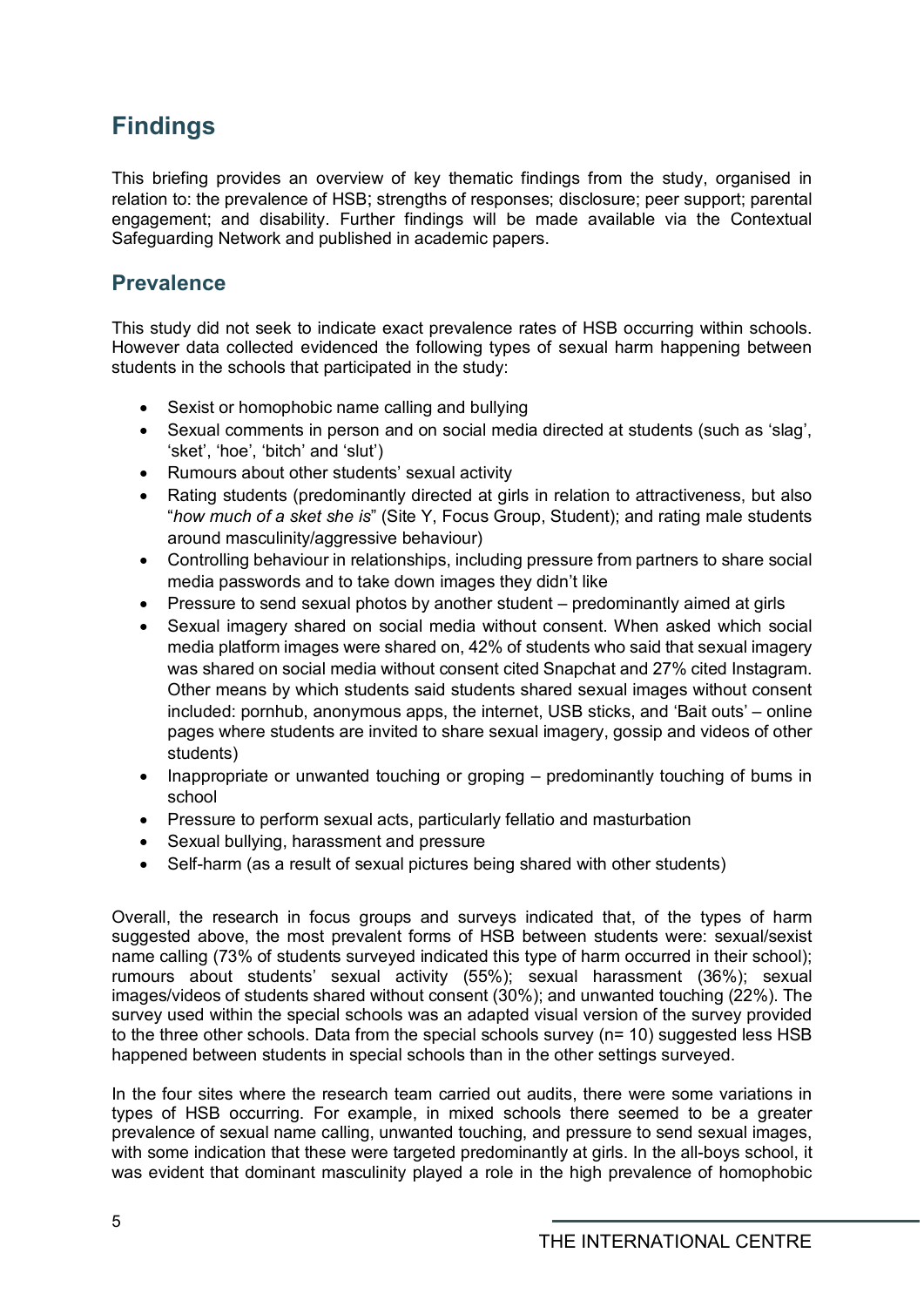bullying/name-calling and other types of HSB including sexually abusive language about female teachers and students' female family members. In the special school(s), there was greater prevalence of inappropriate touch/groping and public masturbation; although staff discussed the challenges of identifying behaviours that were harmful and those that were part of age-appropriate sexual development.

## *Where harmful sexual behaviour happens*

In addition to prevalence, the research identified some locations where HSB was more likely to occur in schools. Overall, students stated that sexual harm between students often happened in places that were unsupervised. "*When a teacher is near-by no one says anything, but when they're away then it happens*" (Site X, Survey, Student). According to survey data, the most frequent locations identified by students as places where sexual harm happens in school were in the toilets (33% of students indicated this in the survey), on the playground (22%) and in classrooms (19%). Generally, students also noted HSB occurring in parks when walking home; on social media; and in crowded or busy areas such as corridors where "*you're more unaware of who's doing it because it's so packed*" (Site Y, Focus Group, Student). Staff in special schools also suggested that areas during outdoor play such as *"little dens, outdoor classroom … mature bushes"* (Site Z, Interview, DSL) were hotspots for harm when unsupervised. The survey disseminated in the special schools asked students to specify whether "other boys and girls try to touch you" in various locations. Of the 10 students surveyed and a possible four categories provided (toilets, playground, classroom, and taxi); two responses suggested that unwanted touching takes place in the toilets and in the taxi.

While students recounted numerous incidents of HSB occurring in schools, this was not necessarily evidenced within behaviour and safeguarding logs. Students frequently stated that staff were unaware of the full extent of HSB, while staff also noted that they felt they did not have a true picture of HSB.

### *Recommendations*

The following recommendations may support schools to identify and build an understanding of prevalence of HSB in schools. Furthermore, the new audit toolkit provides a lever on identifying prevalence to support schools in this activity.

### *Recommendations for schools:*

- 1. Schools should engage students in small group sessions to discuss different forms of HSB, and how often different forms of sexual harm take place. Schools may also want to engage students in hotspot mapping exercises to identify where HSB may be occurring. Guidance for student engagement can be found [here.](https://www.csnetwork.org.uk/en/beyond-referrals-levers-for-addressing-harmful-sexual-behaviour-in-schools)
- 2. Schools should review safeguarding and behaviour logs to identify if incidents recorded correlate with those identified by students. Guidance on how to review behaviour logs can be found [here.](https://www.csnetwork.org.uk/en/beyond-referrals-levers-for-addressing-harmful-sexual-behaviour-in-schools)

# <span id="page-5-0"></span>**Strengths**

Across the audits schools overwhelmingly scored highest on the 'structures and systems' lever which assessed the systems in place to respond to HSB. In particular, schools scored highly in relation to the staffing capacity related to safeguarding within the school; the referral pathways for raising HSB concerns internally; and the structures through which the school can engage with, and understand, the local context which affects students.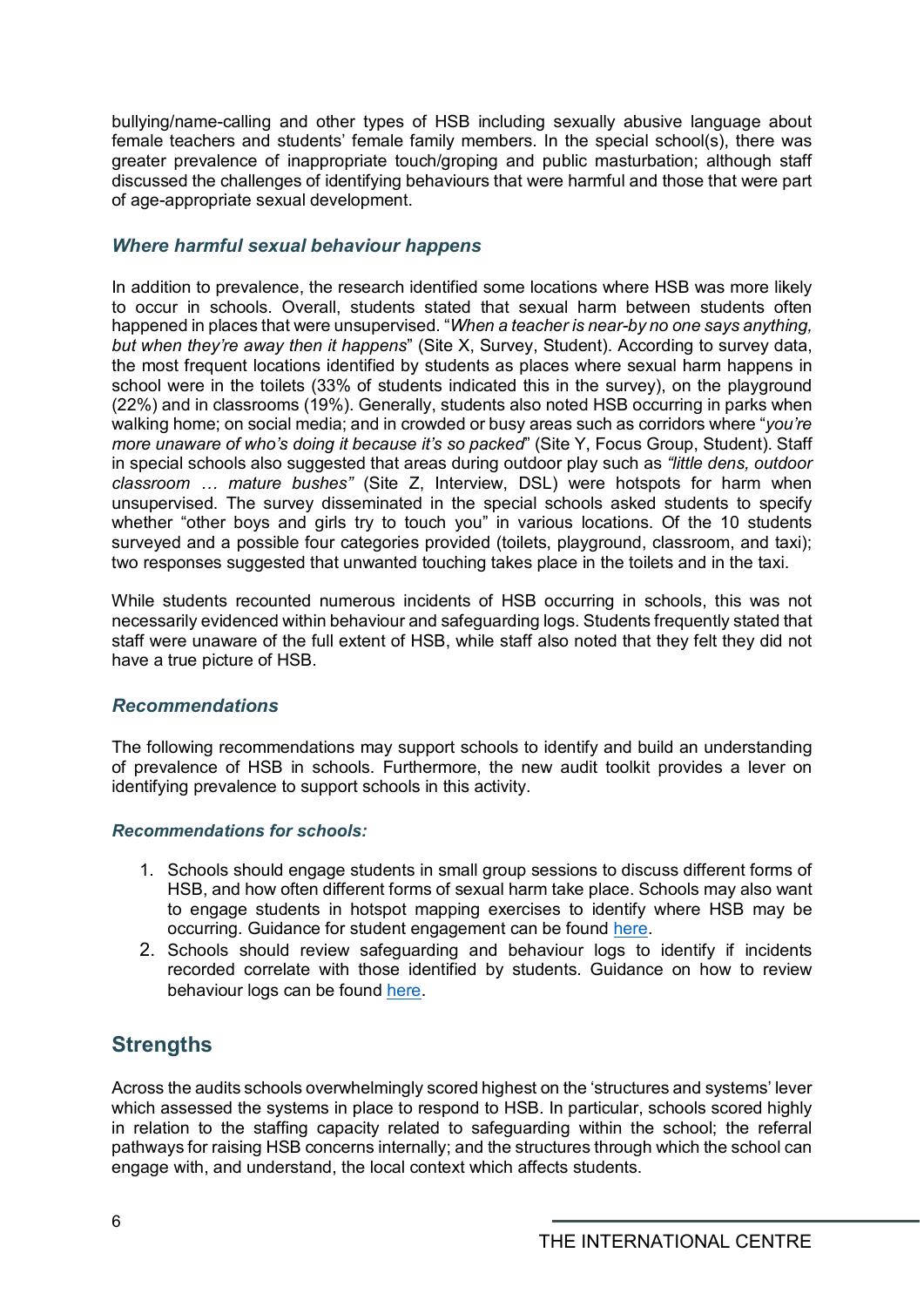Many of the subcategories assessed in the structures and systems lever are in accordance with statutory guidance governing school safeguarding procedures.<sup>[6](#page-6-0)</sup> Given this, it is to be expected that schools would score highly within this category.

### *The DSL role*

Of the participating schools, the majority had an individual staff member with a fully protected safeguarding role. A fully protected safeguarding role was assessed to be a DSL, or a member of the DSL team, whose role had a sole focus on safeguarding rather than responsibility for safeguarding alongside other curriculum duties, such as teaching. This protected time allowed the DSL to support, supervise and train school staff on safeguarding concerns and procedures, map trends and concerns relating to HSB in the school and the wider community and attend multi-agency meetings within the wider safeguarding partnership. This enabled schools to provide a consistent response to HSB, which was integrated within wider safeguarding structures, aligned to the wider local multi-agency partnership response, and which considered the school's response in the context of current and emerging concerns related to HSB. It also provided schools with an opportunity to develop staff knowledge on HSB and related issues and build capacity in identifying harm, managing disclosures and supporting students.

In schools that had a fully protected safeguarding role, staff recognised the benefits this increased capacity had to support them around safeguarding concerns.

Although there are financial and resourcing implications to creating fully protected safeguarding roles in schools, having at least one member of the safeguarding team's role completely protected is a crucial factor in enabling an effective, comprehensive and consistent response to HSB.

There was also evidence that DSLs and DSL teams benefited from regular safeguarding meetings (daily or weekly), supervision and support from external agencies:

*We [DSL team] meet once a week as a three and talk through cases and we share, we bounce that off each other and that's something we manage. But we also do attend [external agency] sessions termly and we do buy [external agency] in if we feel there is a need to pick the phone up and ring [external agency].* (Site Z, Interview, DSL)

*As a Safeguarding team we actually meet every day at seven thirty, we have a meeting every morning where we discuss the real hotbeds of concerns... That's gold dust for us*. (Site X, Focus Group, SLT)

While the research highlighted benefits of adequately staffed and resourced DSL provision, a number of additional elements were identified which facilitated this role, for example, opportunities being made available for DSLs and safeguarding staff to discuss cases and voice concerns and access to advice and guidance where required from the multi-agency partnership.

### *Referral pathways*

<u>.</u>

<span id="page-6-0"></span><sup>6</sup> Department for Education. (2019). "Keeping children safe in education statutory guidance for schools and colleges". London, UK: Crown Copyright. Department for Education. (2018). "Working together to safeguard children. London". UK: DfE.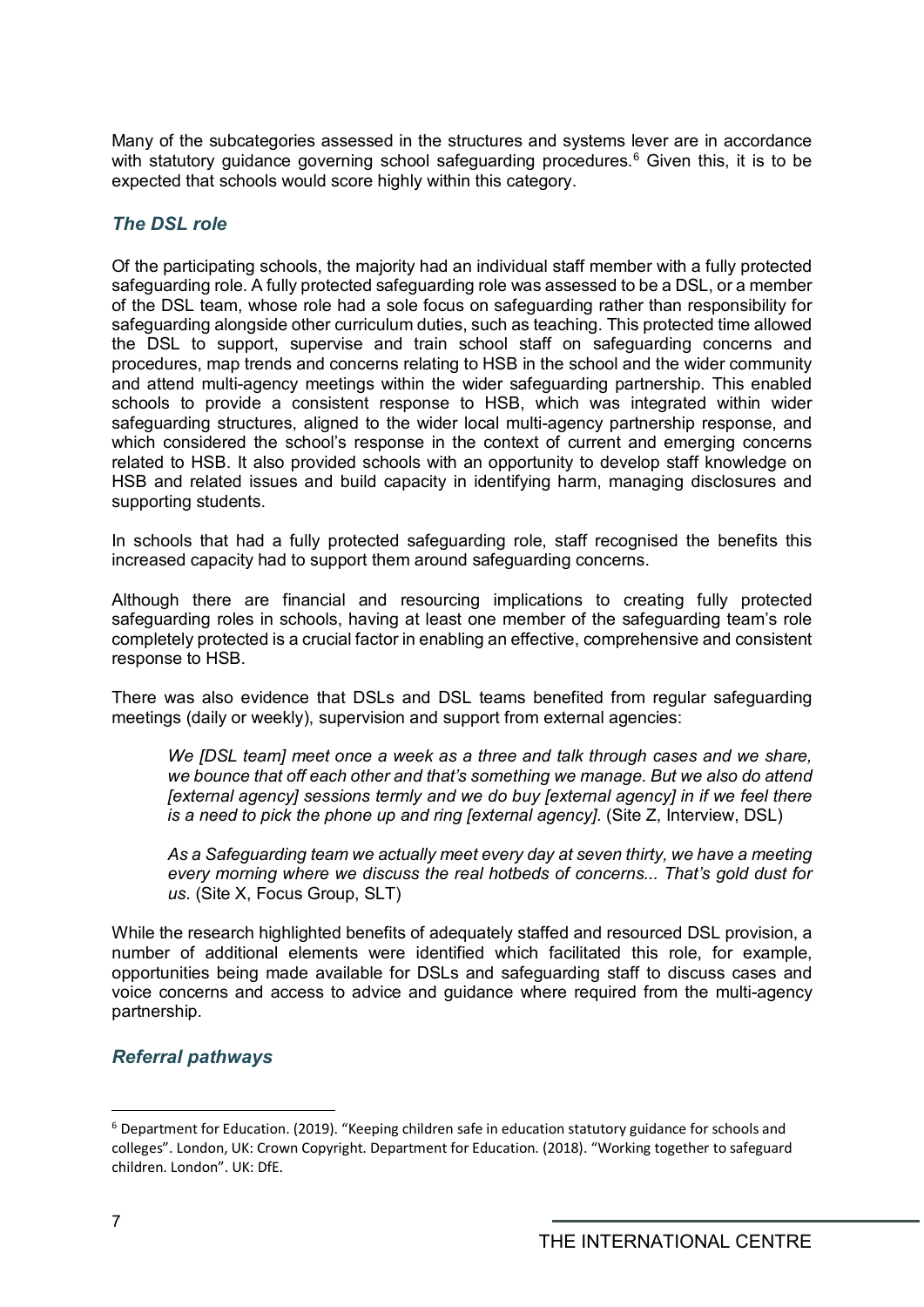Twelve schools demonstrated clear referral pathways which were available to, and used by, staff to refer incidents of HSB. The majority of schools used computer software systems to refer and monitor incidents and flag concerns and trends occurring in the school. Across schools, staff reported feeling confident in using internal referral systems to refer concerns. Students in these schools also had clear knowledge of the systems and were able to explain the process for referral used by staff:

*Researcher: Say a student told a teacher in the school [about a HSB incident], what do you think the school would do?... Student: CPOMS[7](#page-7-0)*

#### *Researcher: Do you want to tell me what CPOMS is?*

*Student: It's like they're sat on the CPOMS.*

*Student: Because like if I tell you something private and personal, it's dangerous. If you put it on CPOMS you can send it on to another person who can do something about it.* (Site Z, Focus Group, Students)

The referral structures provided pathways for students to disclose concerns to staff, and for staff to refer these concerns on to colleagues within and external to schools. The success of school referral systems was informed by local partner agency safeguarding policies and national statutory guidance. Having clear referral pathways provided staff with structures through which to offer consistent and effective responses to students affected by HSB. The usability and accessibility of these structures to staff and students promoted a welfare led approach to responding to HSB and enabled students to make informed disclosures about concerns related to HSB. Many staff reported that computerised referral systems enabled them to refer incidents quickly and easily and to keep informed of progress and actions taken around cases. Computerised systems also allowed for the clear tracking and recording of cases. Staff noted that using a key flag for HSB would make this even easier.

### *Engagement in local context*

School professionals' understanding and awareness of current and emerging issues affecting students locally supported the schools' response to HSB. Across participating schools there was evidence that the schools identified, and used, pathways to engage in the local context in a range of ways. For example, DSLs participated in multi-agency meetings where HSB or related issues, such as child sexual exploitation or serious youth violence, were discussed. Schools were also part of wider school networks where they could come together and support each other on particular themes related to HSB and associated concerns, or to co-create or share relevant resources. School networks were considered to be particularly valuable to special schools, who used these forums to adapt and develop resources or to support school transitions for their pupils. These structures supported schools to situate their response to HSB within wider local concerns and in line with preventative activities and interventions occurring in the local area.

### *Physical environment*

Schools also scored highly on their consideration of the physical environment of the school in relation to HSB. Across the schools there was evidence of interventions within physical spaces as harm-prevention measures. For example, two schools assessed by the research team had open toilets and one had a lunchtime rota system to separate particular students during the lunch break. There were also examples of staff supervision being increased in areas where incidents occurred. In one school both staff and students discussed how incidents of HSB were particularly prevalent at the end of the school day in the space immediately outside the

<u>.</u>

<span id="page-7-0"></span> $<sup>7</sup>$  A computer safeguarding software system used in schools.</sup>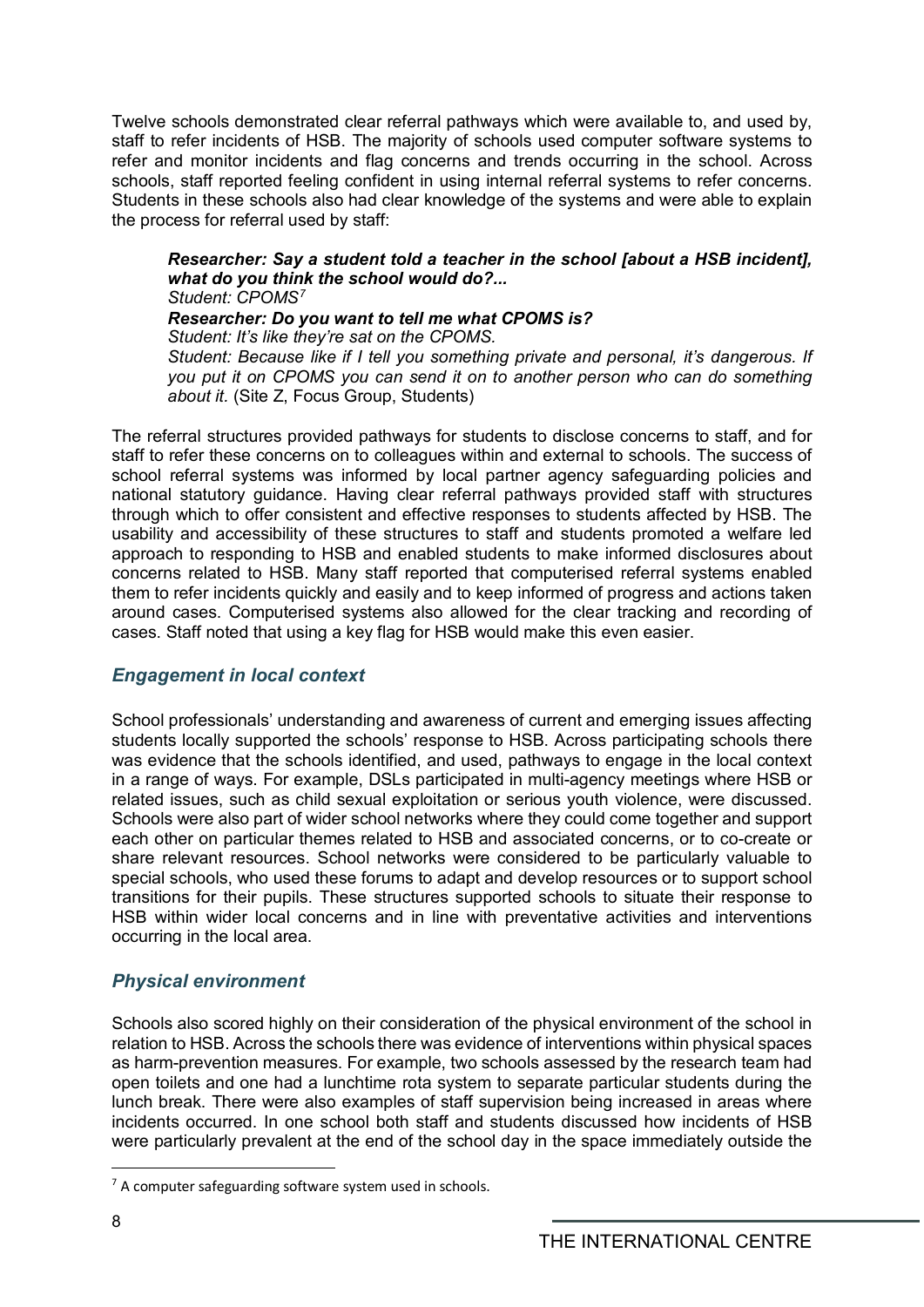school. As part of the school's response to these incidents, the school extended staff supervision to this area at the end of the day. This increased supervision was noted and welcomed by students participating in the research, who reflected that this space now felt safer. There was also evidence of schools proactively thinking about creating safe spaces for pupils, for example one school had a therapeutic room where students could go to access support and discuss any concerns.

### *Recommendations*

The following recommendations may support schools to improve the structures and systems in place to respond to HSB and to understand how the physical environment of the school in relation to HSB.

#### *Recommendations for schools:*

- 3. Schools should consider having at least one member of the safeguarding team with a completely protected DSL role.
- 4. Schools should provide support for DSLs and create opportunities for staff in safeguarding roles to discuss cases and access advice.
- 5. Staff require clear referral structures and systems to raise concerns of HSB. These need to be available to all staff. These processes need to be understood and utilised by both staff and students, and any barriers to doing so need to be identified and alleviated.
- 6. Schools should develop pathways to engage in the local context, for example by attendance at multi-agency meetings and connecting to school networks. This should be facilitated and co-ordinated by the multi-agency partnership.

# <span id="page-8-0"></span>**Disclosure**

Successful identification of HSB requires schools to provide multiple safe options for young people to disclose and, most importantly, for these to be perceived as safe and used by students. Findings suggest that schools may provide a range of options for disclosure, for example, trusted adults (tutors, counsellors, mentors and pastoral leads), physical places to disclose (counsellors' officers, private rooms) and anonymous routes for reporting, but that there are significant barriers to the use of these by students. Students reported that in most cases they were unlikely to report instances of HSB to school staff. Only 22% of students from four schools who completed the survey reported that they would tell a teacher if they were concerned about sexual harm in school. Instead the majority would disclose to a friend (49%) or parent (50%).

When students were asked if they would report HSB if it happened to them or a friend, they reported a range of barriers to disclosure. Many of these barriers were specific to individual school contexts whereas other were relevant across schools, particularly:

- Lack of discretion by staff and concerns that teachers share details with other staff
- Concerns of overreaction by staff
- Fear of ruining a relationship with a teacher or being perceived differently
- Fear of being labelled a 'snitch' by other students
- Predicted inaction and lack of sufficient response by staff
- Students and teachers not recognising it as harmful
- Concern about parents being informed
- Assumption that the school doesn't know what happens between students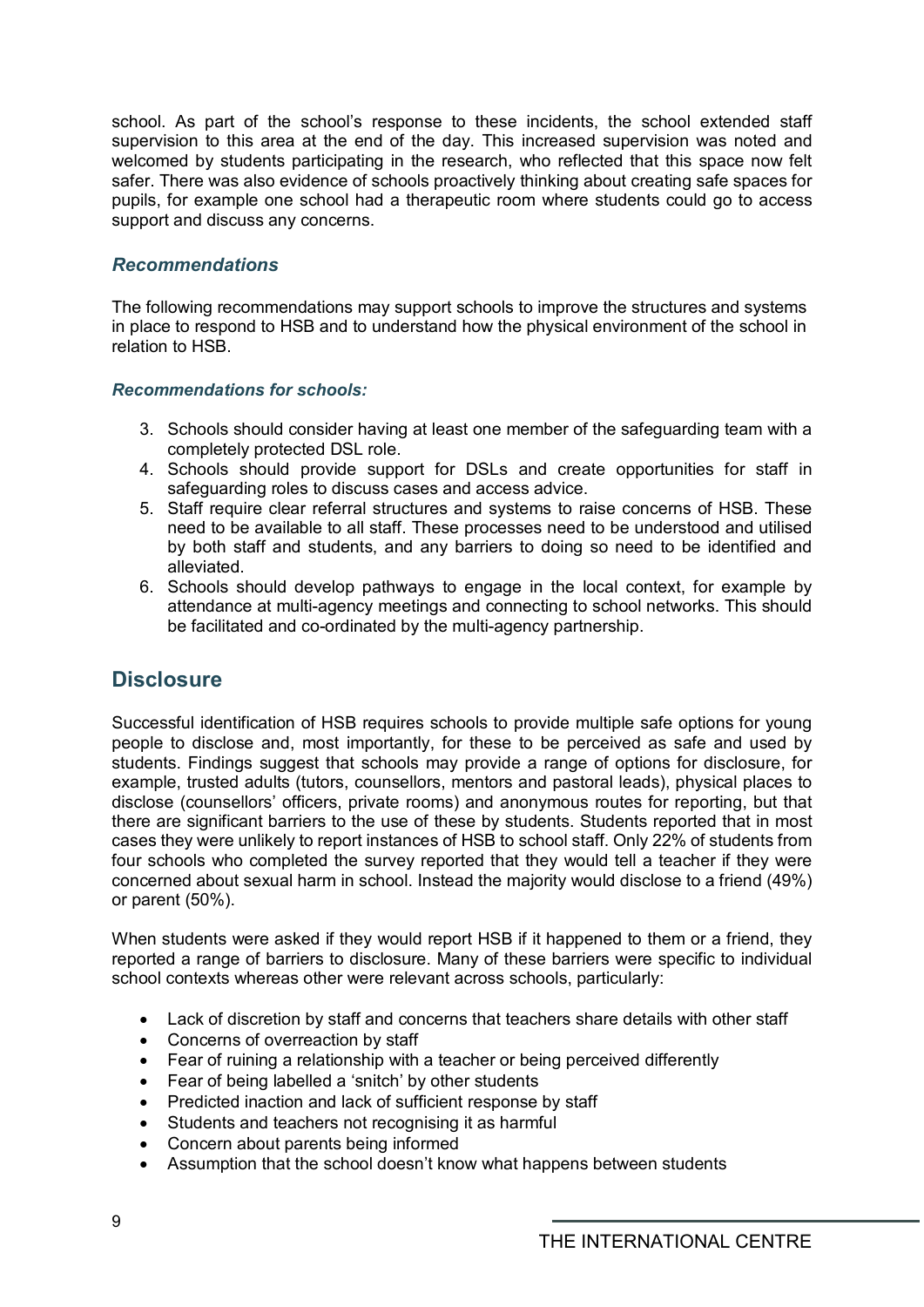- Fear of other students being made aware via gossip, school assemblies or of being pulled out of lessons in front of others
- Fear if getting in trouble especially if it involved a perceived element of illegality for the victim e.g. underage sex or image taking
- Not wanting to increase the time they have to think about/discuss the incident
- Fear of contacting the police and police overreaction turning up in uniform or marked cars
- Homophobia concern they will be perceived as gay
- Feeling uncomfortable or awkward discussing personal experiences

This was not, however, the case for all students, and some across all schools reported factors which would support them to disclose including:

- Having a trusting and positive relationship with an individual staff member
- Previous positive experiences of school responses
- Teachers that show they respect students, listen and respond subtly
- Staff with a specialist role not linked to teaching or behaviour

Two central themes dominated discussions of disclosure: school responses and a culture of 'snitching' as discussed below.

## *School culture – 'snitching'*

The most readily articulated barrier to disclosure across schools was a culture that viewed speaking out and disclosing, particularly to adults, as negative. Staff and students suggested the reason that a young person would not speak to a staff member if they or a friend experienced harm was because they were concerned about being labelled, or acting, as a 'snitch', 'grass' or 'snake'. In three of the four schools where the research team conducted the assessments, 'snitching' was given as a reason by young people and staff as why you wouldn't tell. The only school in which students did not refer to this culture was the special school, where students discussed the importance of telling an adult. Typically the following reason was given as to why a student may not disclose HSB:

*Everyone could know and no one would actually speak up or go to an adult about it because they don't want to be known as a snitch*. (Site Y, Focus Group, Student)

*I think the repercussions of possibly reporting that. There is just in all things that we do with bullying, with this [HSB], with other areas, there is the snitching kind of that, you know, it's embedded in the kind of teenage psyche if you like, that snitching is wrong. They felt that it was either not important enough or harming them or others enough to want to report it. And they felt that saying nothing made it go away, kind of for them, or for their friends. Probably just ignoring it.* (Site W, Interview, DSL)

While in many circumstances this reason was provided with very little explanation – suggesting that it was taken-for granted – there appears to be a number of factors which underline this barrier. Firstly, both students and staff suggested that, within many school cultures, disclosing harm was deemed worse than instigating sexual (or other forms) of harm.

*They're more frightened of being labelled a snitch and the consequences to that, than they are about actually, they would be more frightened of their peer group isolating them, bullying them that being, say, sexually touched or, and people knowing about that. […] that's what kids were saying, that actually, I would rather put up with it [sexual harm] than everybody shunning me and being isolated. And that's really, really sad.* (Site X, Interview, DSL)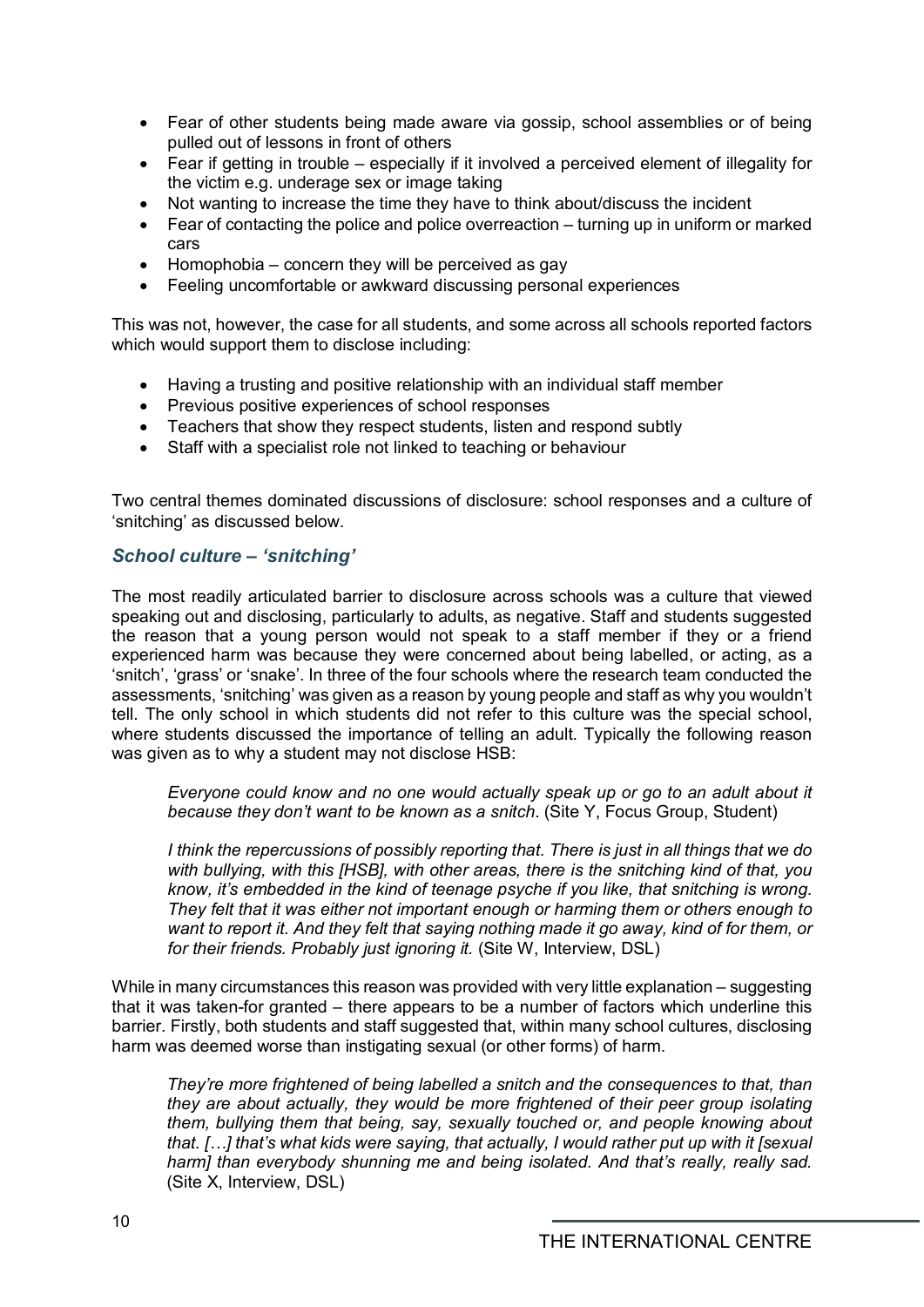*Even though you know it's not right and they shouldn't be doing that, you know the school is going to take it so much more serious than it should be. We've had people get permanently excluded and no one is going to say, "Ah, the boy did something wrong," the girl's going to be known as a snitch and exaggerator*. (Site Y, Focus Group, Student)

As the DSL and student above suggest, transgressions of this unwritten but highly pervasive code were policed via a number of punishments – most significantly social isolation or stigmatisation via harassment and shaming.

Yet, student focus groups suggested that this did not apply to all forms of HSB or indeed all schools and students. Students discussed hierarchies of harm, in which some offences were deemed so harmful that students were more likely to disclose – as in the case of rape:

*It depends if it was actually physical, like without clothes or get someone given head or something. If the girl felt like they were forced into it, I think they would speak up about it.* (Site Y, Focus Group, Student)

While it is clear that for many the threshold to disclose was very high, there were variations across ages and schools. In a number of schools disclosure was more likely for younger children (11 and 12 year olds). Students were less likely to disclose as they got older, with disclosure rates becoming more likely again for some in sixth form.

Staff suggested that some students were more likely to disclose than others, despite a culture that dissuades disclosure, due to a number of factors such as being 'empowered', understanding that the behaviour is 'wrong', concern for a peer and, most significantly, trusting the adults within schools:

*There are some people who would be put off because they might get called a snitch and there are some students who perhaps wouldn't, they would come straight to a member of staff as opposed to talking to their peers. But that's not a negative, it's just about us continuing to empower those students to have those conversations with [us], or if they felt that they could say, "That's not OK, I'm going to go and get a member of staff".* (Site X, Interview, DSL)

*Our school is divided into four smaller schools, so our pastoral system operates in those four smaller school areas. So they do know their students really well. I do think that one of the strengths is that our kids do come forward when they're concerned about another person. So if they're concerned, that they seem very off at the moment, they will come forward and they will give a little bit of detail around that because they would prioritise their peers' kind of mental well-being above the snitching. So they will come and they will do that. And so there is a level of trust that when a situation arises and it's a growing concern, there'll be a point at which they will divulge and then we can begin to unpick the underlying reasons for that*. (Site W, Interview, DSL)

The fact that some students feel able to disclose while others do not suggests different factors are at play. Firstly, it is important for schools to consider how safe it actually is for a student to disclose harm. If any of the factors listed at the start of this chapter, such as lack of staff discretion, are true, it may mean that it isn't safe for students to tell. Furthermore, it is important to understand why some students may feel able to speak out more than others. Research suggests that fear of disclosure is often more prevalent within marginalised communities, often with a legitimate basis.<sup>[8](#page-10-0)</sup> For example, students that have had negative experiences of

<span id="page-10-0"></span><sup>8</sup> Allnock, D. and R. Atkinson (2019). "'Snitches get stitches': School-specific barriers to victim disclosure and peer reporting of sexual harm committed by young people in school contexts." Child abuse & neglect **89**: 7-17.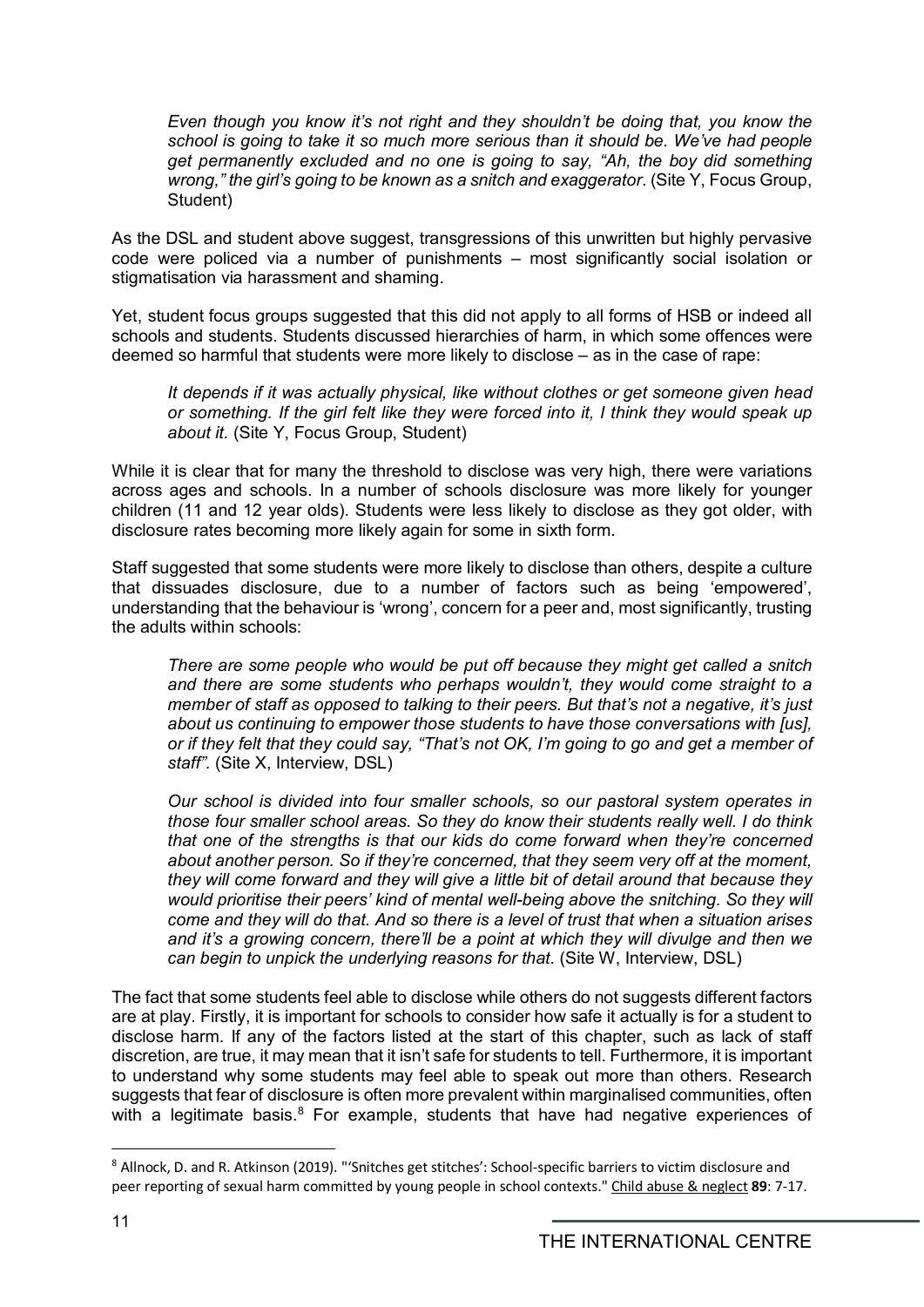disclosure previously and those with low trust of teachers are less likely to disclose. It is likely that within school, as within broader society, some students are more likely to be taken seriously, or have their concerns responded to adequately, than others.

The findings suggest that we can learn from schools where this was not the case. In particular, students in the special school suggested that they would tell a teacher and that they would "*Tell teachers you work with as they know you the best"* (Site Z, Focus Group, Student)*.* Again the importance of trusting relationships is key. And while special schools may differ significantly from other secondary schools – often in terms of staff-to-student ratios – it may be helpful to consider ways to replicate these relationships: for example, through ensuring students have pastoral support they speak to regularly.

#### *School polices – zero tolerance*

While many enablers and barriers to disclosure were universal to schools, discussions with students evidenced the context-specific nature of some barriers, which were closely linked to individual school policies and responses. One such being seemingly 'zero tolerance' approaches. Findings identified that in some schools, senior leadership endorsed a zero tolerance approach to sexual violence and harassment. This approach appeared to be rooted in a progressive move towards recognising and responding to sexual harm, and the need to send a message to staff and students that HSB was neither acceptable nor tolerated. In these schools, HSB appeared to be predominantly managed via the school's behaviour policy through the use of sanctions. However, while well-intentioned, the research evidenced a number of challenges with this approach.

Firstly, in practice zero tolerance was often interpreted to mean that any form of sexual harm would receive a sanctions-based response. In a number of schools this was managed via an exclusion of some form. The challenge of this approach is that while HSB falls across a continuum, zero tolerance can have the unintended consequence of responding to all forms of sexual harm in the same way.<sup>[9](#page-11-0)</sup> This may provide clarity and simplify the decision-making processes for staff but it can also reduce their ability to use their own skills, understanding and judgement to consider the differing circumstances of harm.

Secondly, such approaches often de-contextualise and individualise incidents, so that sexual harm can be seen as a failure of individual students as opposed to symptomatic of wider harmful gendered cultures within schools which need responding to. Treating sexual harm as a purely behavioural issue, rather than one of safeguarding, can reduce the opportunity to protect children or learn about the contexts in which it occurs, and can fail to recognise the needs and vulnerabilities of those instigating harm. Research suggests that zero tolerance often does little to deter offenders and disproportionately affects students of colour and those with disabilities or safeguarding issues that are complex in nature. $^{\rm 10}$  $^{\rm 10}$  $^{\rm 10}$ 

Thirdly, findings from this research suggest that zero tolerance or predominantly sanctionsbased approaches can reduce disclosure rates. Students in this study highlighted that when they knew the school response would incur a sanction, the burden of decision-making was placed on them rather than staff:

<span id="page-11-0"></span><sup>9</sup> Hackett, Simon. (2004)*.* "What Works for Children and Young People with Harmful Sexual Behaviours?" Ilford: Barnardos.

<span id="page-11-1"></span><sup>&</sup>lt;sup>10</sup> Martinez, S. (2009). "A System Gone Berserk: How Are Zero-Tolerance Policies Really Affecting Schools?" Preventing School Failure: Alternative Education for Children and Youth **53**(3): 153-158.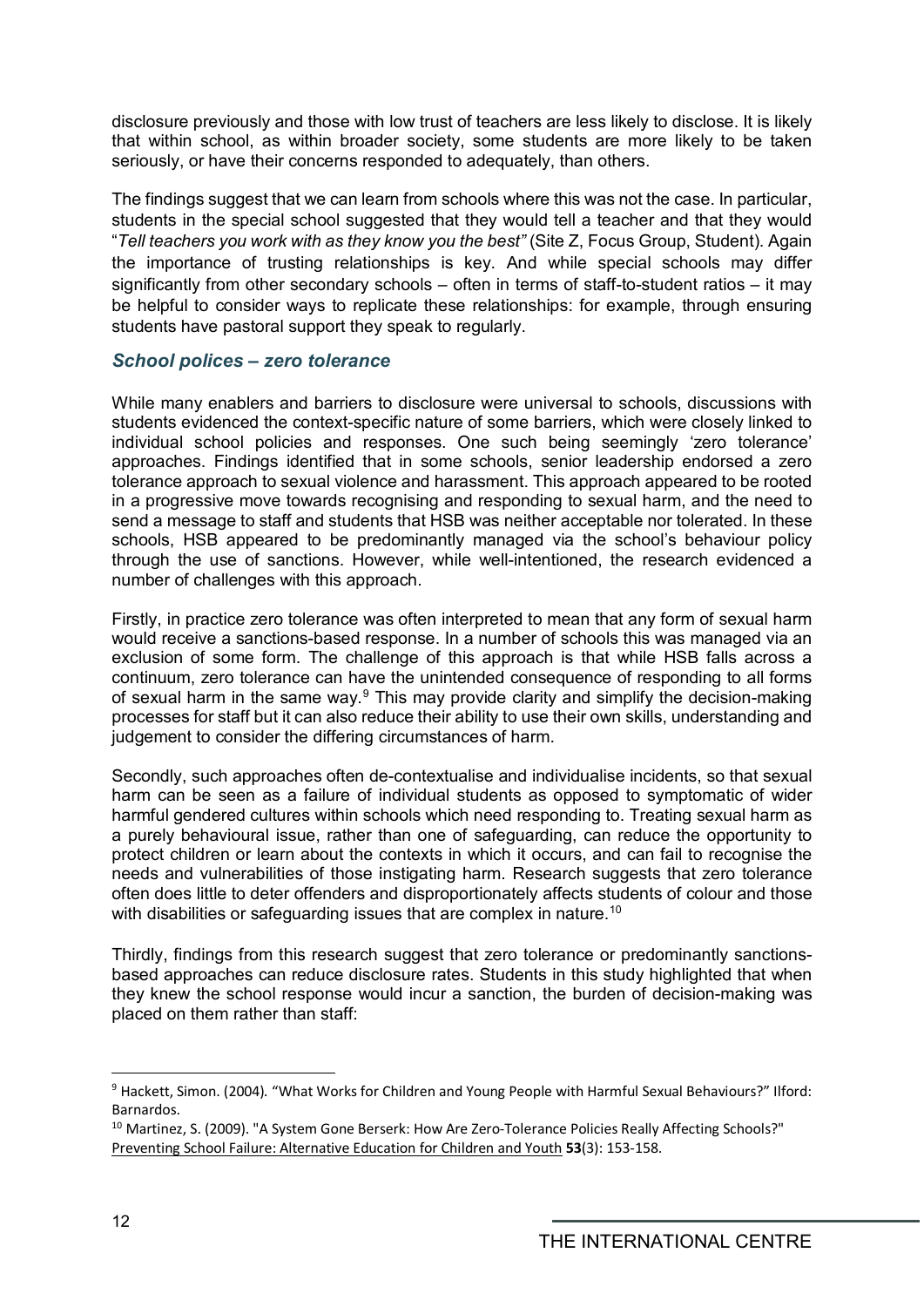*It's about the way the school go about it, cos I feel like it's just about punishment and that's why it sort of scares you [to tell] because he'll get punished.* (Site Y, Focus Group, Student)

In one school, the interventions offered, which were almost exclusively sanctions based, appeared to do little to deter behaviour but resulted in victims being punished:

*The girl has to live with the fact that they've done that [told the school] and everyone knows that they've done that*. (Site Y, Focus Group, Student)

*The boy gets punished by the school but the girl gets punished even worse by the students.* (Site Y, Focus Group, Student)

While it is important that schools send a message that HSB is not tolerated, the findings suggest that even in schools which promote zero tolerance, HSB is in fact tolerated to a certain degree. HSB is not always responded to, which normalises the harm. Staff responses may vary and where sanctions-based responses are used, instigators do not always receive support to change and understand their behaviour.

Instead of a 'zero tolerance' approaches the findings of this study point to the need for HSB policies to promote proportionate responses to behaviour. Schools need to contextualise behaviours and ask broader questions about individual responsibility and school cultures to identify what is underlying harmful behaviour.

The research suggests that while dissuasion of disclosure is often extremely powerful, the most significant barrier is how readily accepted this is by staff and students. However, it is clear that there are many factors which contribute to this. As such the findings suggest that schools need to proactively engage with students to understand what factors limit disclosure and how to tackle these.

#### *Recommendations*

The findings point to a number of recommendations.

#### *Recommendations for schools:*

- 7. Schools need to identify opportunities to engage students in small group sessions to discuss different forms of HSB, if, who and why they would disclose to and any barriers to this. Guidance can be found [here.](https://www.csnetwork.org.uk/en/beyond-referrals-levers-for-addressing-harmful-sexual-behaviour-in-schools)
- 8. If students discuss a culture of 'snitching' then schools need to address this through curriculum focussed on tackling this specific issue.
- 9. Schools need to consider if it is safe for students to disclose and if not how to address this.
- 10. Schools must ensure that there are clear responses to HSB in policy that students are aware of and that these are proportionate, flexible and contextual.
- 11. Schools should remind staff of the importance of clear communication and the need for confidential and discreet routes for disclosure.
- 12. Schools should avoid mass communication (such as assemblies) about HSB incidents or related issues and ask students the best ways to manage and respond to incidents.
- 13. When dealing with incidents of HSB, schools should consider the victim's wishes where possible and appropriate, including which parent to inform if necessary.
- 14. Schools need to reflect on, and train staff in addressing, unconscious bias.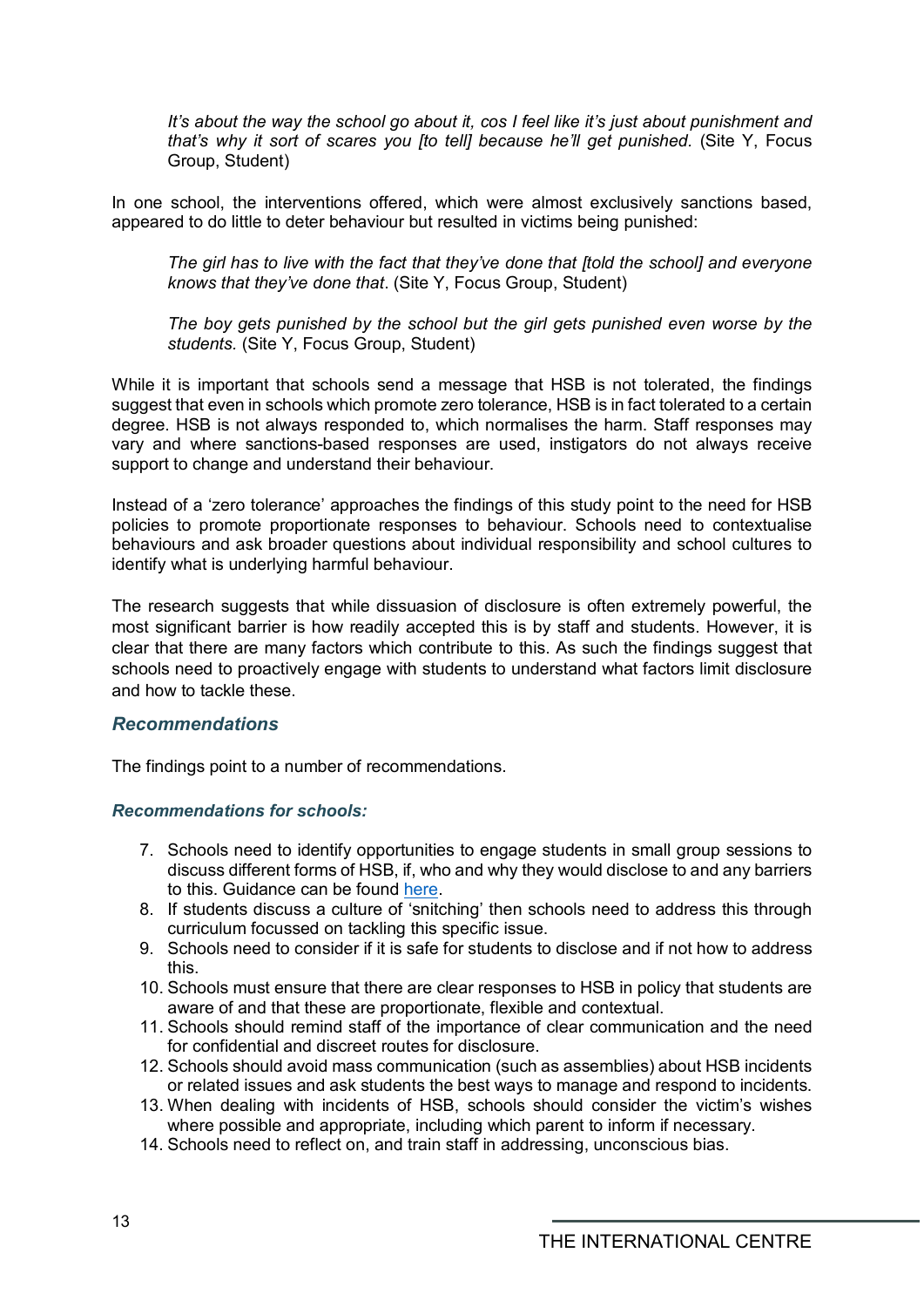# <span id="page-13-0"></span>**Peer Support**

It is clear that peers act both protectively and, sometimes, harmfully within schools. When asked who they would speak to if they experienced HSB, students consistently reported that they would tell a friend. Survey data showed that when asked "what things make you feel safe in your school", the most common answer selected (82%) was "my friends". On the other hand, when asked "what things stop you feeling safe at school", the most common/selected answer (32%) was "students are unkind to each other". All students who answered a survey from the special school answered "yes" to telling a friend if they felt unsafe. Survey data suggests that peers – in the form of friends – contribute to students' feeling safe.

Students in the majority of focus groups stated that if a student experienced HSB they would tell a friend before a parent or teacher. The reasons for this were multiple, including that friends are more likely to understand the context of adolescence, are less likely to overreact, would provide 'backup', are trustworthy and can offer advice:

#### *Researcher: Can I ask why would you tell a friend? What can a friend do?*

*Student: Because like if you told your mum …*

*Student: That would be awful.*

*Student: You wouldn't because that would be so awkward and she'd be like, "So why did you do that?", but whereas if you told your friends, they'd be like, "Oh it's fine, don't worry about it", they'd understand more at your age.*

*Student: If it escalated, they'd end up helping you and say if it all ended up in a fight, they'd end up backing you.* (Site W, Focus Group, Students)

#### *Researcher: Why would a student tell a mate?*

*Student: Probably because they think they can trust them. Student: If it's something serious, you don't go straight to a teacher, it's people you trust.*

*Researcher: If you go to your friend, what would you hope that they could give you?*

*Student: Advice* (Site W, Focus Group, Students)

Despite the obvious importance of friendships and peer support for identifying and responding to HSB, few schools mentioned ways in which they encourage positive peer support – although one school did suggest this would be helpful:

*It would be useful to have resources to train some of those young people in some of the things to look out for and how to support those other students around the issues that we're talking about.* (Site X, Interview, DSL)

Schools did not mention any formal peer mentoring programmes, nor did they discuss focussing on peer support within the Personal, Social, Health and Economic education or Relationships and Sex Education (RSE) curriculum. Therefore, despite evidence that across schools, students are likely to be receiving disclosures of HSB, there was no evidence to suggest that students were provided with support on how to manage these and respond. While students are clearly experts in providing support in the form of friendship there was evidence that, without support, they may also replicate harmful responses to HSB which may further stigmatise young people who have been harmed.

Prevalent across all schools was evidence of victim-blaming. Across focus groups students repeated the message that "*If you send a nude you have no one to blame but yourself*" (Site Y, Focus Group, Student) and "*they [victims] have to learn to say no*" (Site Y, Focus Group, Student). Additionally, it was clear across the majority of schools that student responses were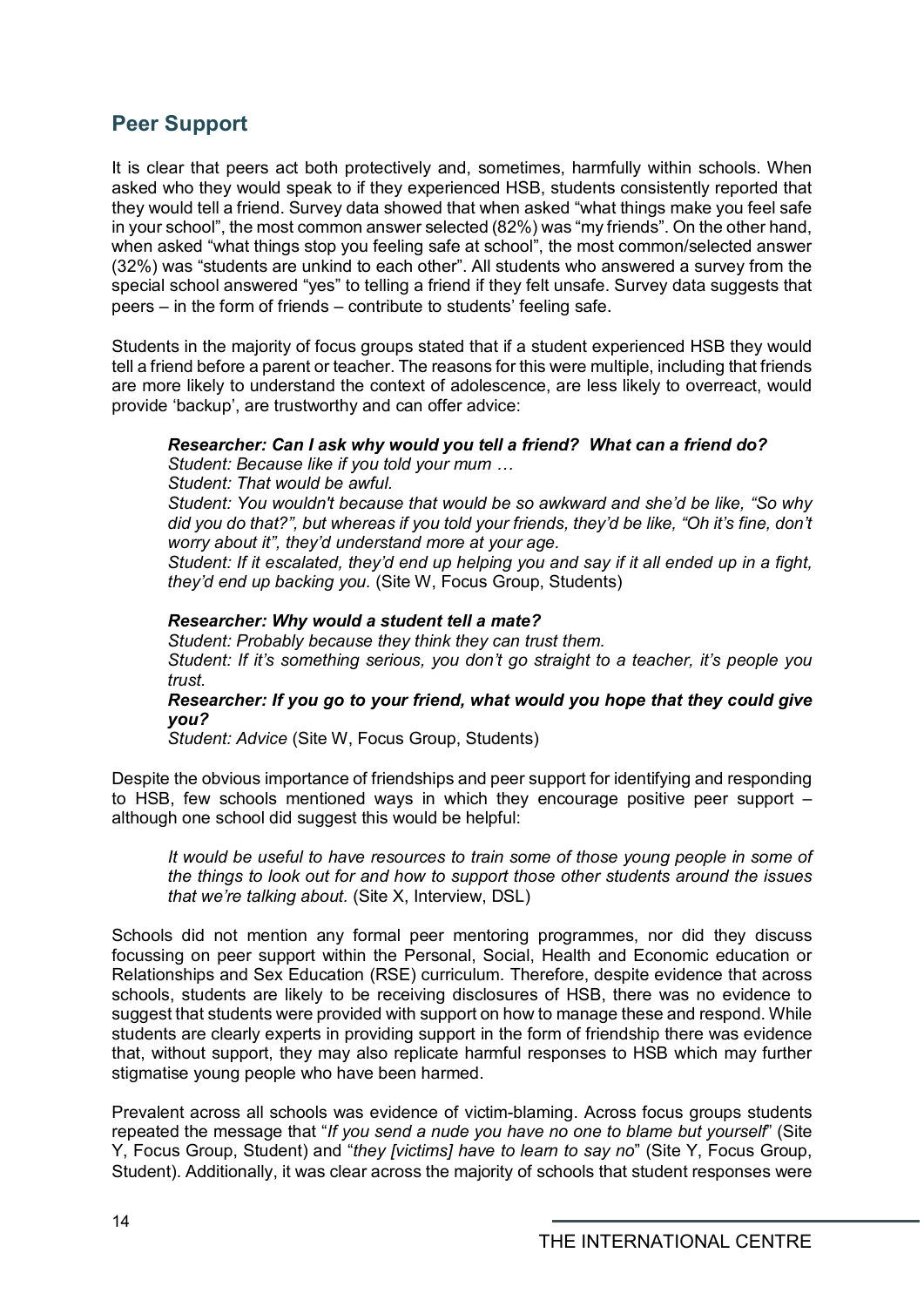gendered in nature, whereby girls were often seen to be to blame for the harm they experienced:

*Student: Our year isn't as bad [for HSB] as the older years so things will get sent around the older years.*

#### *Researcher: Why do you think it's different between the years?*

*Student: Because we don't have as many slags in our year.* (Site W, Focus Group, Female Student)

#### *Negative retaliation*

While friends provide an important avenue to support victims of HSB, and arguably, prevent students from instigating harm, it was clear that the wider student body could dissuade individuals from disclosure (as above) and act in violent or harmful ways in response to incidents. The research highlights that it is important for schools to recognise and respond to wider peer groups as well as those immediately affected by incidents of HSB:

*With the most recent case we've had some group conversations with the victim and her friends because they weren't dealing with it very well. Depending on the need it would be normally very victim focused. I'm thinking about another instance where a male student was permanently excluded, and this was a few years back now, and his friends were very vocal about the fact that he had been excluded, and I thought we had made the wrong decision. The girl's friends also very vocal about the fact that we'd made the right decision. So for a couple of days there was quite a lot of unrest. Again, that's just picking them off, talking to them individually, and not sharing any details with them really but having those conversations.* (Site Y, Focus Group, Staff)

Both staff and students suggested that wider peer responses were often informed by the social status and popularity of a student. Therefore, even if a student was accused of instigating HSB, their popularity may provide a buffer from the effects of negative retaliation:

*Student: It really depends who the boy is, say he's in like a big group and he's liked. Student: Nothing would be said.* (Site W, Focus Group, Students)

In most cases, managing negative peer responses was a particular challenge for schools. This was particularly difficult for cases involving police investigation. This challenge was augmented by a number of factors. Firstly, the length of time that police investigations take. While schools often have to respond immediately and manage repercussions within hours, police advice could be delayed by a number of days and investigations could take months or even years. Secondly, some schools felt the police did not offer enough robust guidance on how to manage repercussions in a way that reflects the reality of school life:

*They don't help us with how to manage the repercussions or what we should do when it reaches the rest of the student body, and what they then choose to do because obviously we can't have every child that mentions it being arrested for witness intimidation. And what exactly is witness intimidation? How far are we allowed to speak to other parents in order to get them on board to help support?* (Site W, Focus Group, Staff)

However, while the majority of schools were aware of, and monitored for, some forms of negative peer behaviour, there was also evidence that schools could reward such behaviour in some circumstances. The following extract recounts the experience of a female student who had been raped by another student: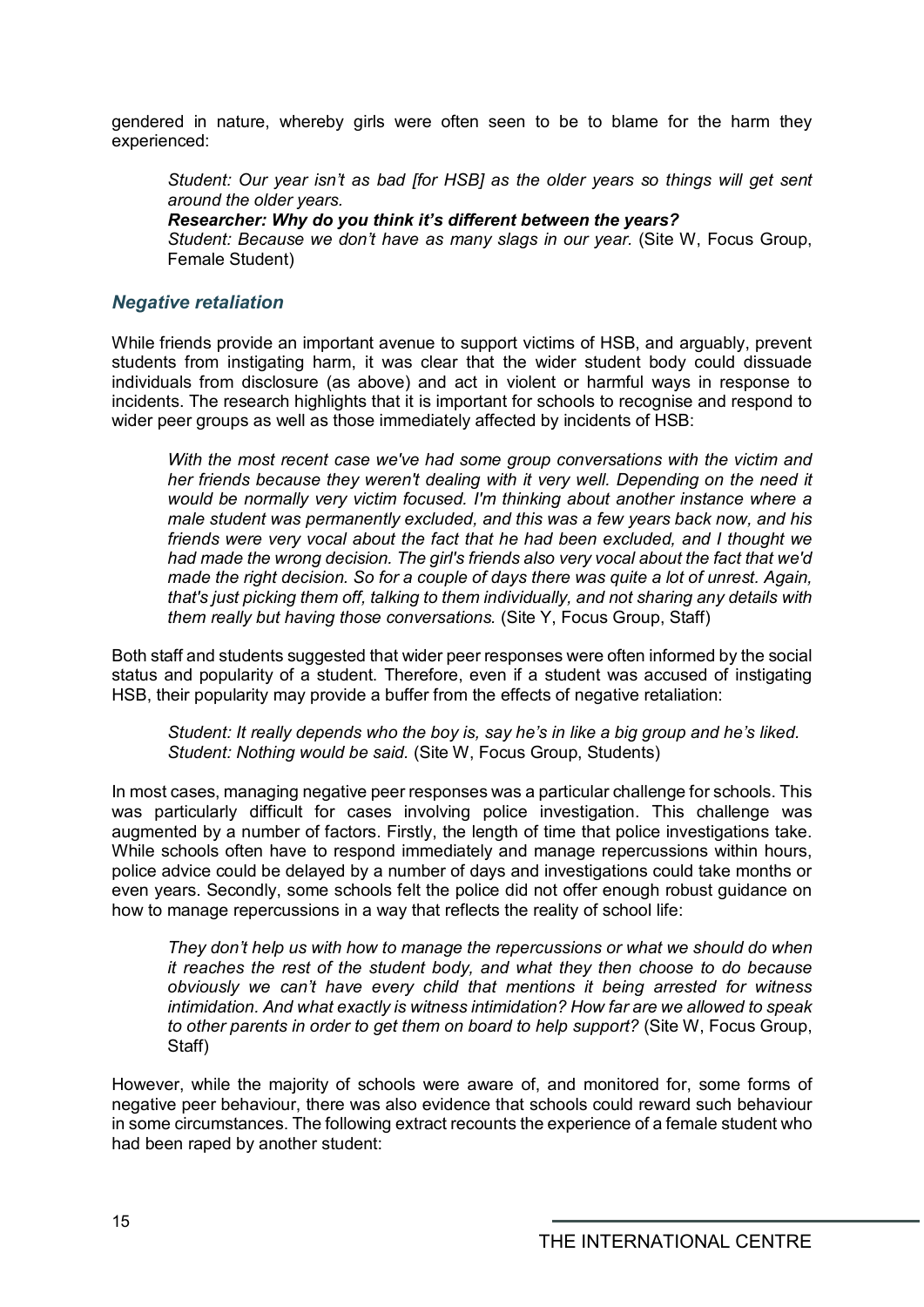*Staff: She was counselled up. Absolutely, we threw everything at her. […] She did experience an awful lot in the aftermath of that, I supported her quite directly and, sort of, one to one and I was her biggest advocate and I dealt with her every single day because she would come to me and say, "Everyone's getting at me," and all this, that and the other. It culminated in, unfortunately, her receiving an exclusion for having a fight with someone because they had just pushed her buttons too much over a six, seven-week period. […]*

*Staff: He was very popular.* 

*Staff: He was very popular and is, I'm sure, lamented his loss. He's lamented by them even though they're all fully aware of why he's not here.* (Site Y, Focus Group, Staff)

Such accounts highlight the challenges of rigid behaviour polices which contradict, and often take precedence over, safeguarding polices. In this circumstance, despite the teacher being aware of the level of threats and intimidation the student had experienced, and the trauma of the sexual assault, they felt they needed to act in line with the school's behaviour policy. In essence, the intimidation offered by the wider student body was rewarded. While it is important that schools operate with an attitude of fairness it may be that policies, and the sanctions used in accordance with these, prevent responses that recognise students' needs and instead reward those that seek to silence or dissuade disclosure. While we recognise the need to protect students, it is clear that incidents of this nature suggest gaps in policies whereby students who are in need of support are made more vulnerable and the wider student response – of targeting victims – is rewarded through the victim receiving a sanction.

#### *Recommendations*

The findings point to a number of recommendations.

#### *Recommendations for schools:*

- 15. Schools could consider peer mentoring programmes and how these could encourage disclosure to trusted young people in safe ways.
- 16. Schools could provide curriculum which supports young people to handle disclosure.
- 17. Schools could address victim blaming and particularly the gendered nature of this through the curriculum.
- 18. Schools could consider the use of peer group mapping following incidents to identify those immediately affected and their friends.
- 19. Behaviour policies should provide flexibility to account for the contexts of harm and vulnerability of students.

#### *Recommendation for the police:*

20. The police should have greater guidance so that they can provide realistic advice on managing repercussions and retaliation within school contexts, including witness intimidation.

# <span id="page-15-0"></span>**Parents**

Along with the support that peers can provide, the research evidenced the protective role parents play as valuable safeguarding partners in school responses. When asked who students would speak to if they were concerned about HSB, half of all students responding to the survey suggested that they would tell 'my parent'.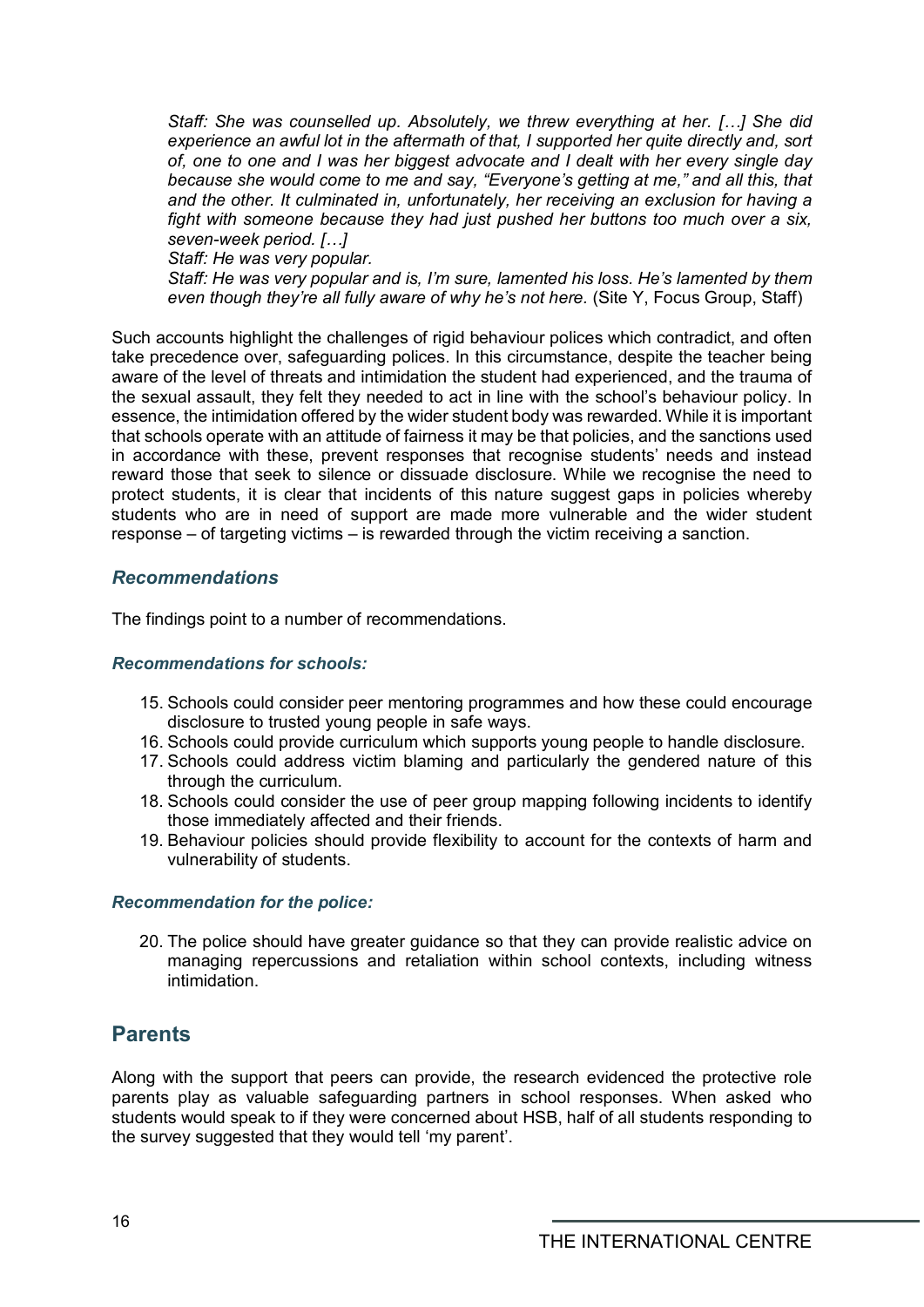#### *Parental awareness of sexual harm in schools*

The findings suggest that there is a gap between parental awareness of sexual harm and students' experience of it. Survey data showed that 90% of parents said they were "confident" that "my child would tell me about these issues happening in school". However, while some students stated they would tell a parent if they were worried about sexual harm, the vast majority of parent responses to the survey (76% of parents who answered the survey) said that they are either not aware, or don't know, if sexual harm happens between students in the school; compared with over 45% of students saying that some form of sexual harm happens as frequently as "a few times a week" in their schools. This suggests there is some variation between parents' perceptions of what their child would tell them about, the prevalence of sexual harm in schools and what students actually tell their parents. If 90% of students did indeed tell their parents, we could expect that the number of parents unaware of sexual harm would be less.

At the same time, the vast majority of respondents (68% of parents completing the survey) stated that they "don't know" if the 'the school is good at involving parents when responding to sexual harm', suggesting that there may be a lack of engagement between the school and parents regarding sexual harm when it occurs. Of parents surveyed, 61% agreed that the "school is good at responding to sexual harm in school".

These two issues highlight a potential discrepancy between what students tell their parents and parental engagement from schools to address HSB. While some students would be willing to speak to a parent about such issues, most parents are unaware of what sexual harm happens and what the school response would be. This raises a number of questions around the potential barriers that exist in parental engagement with HSB in schools, especially when parents have shown a willingness to engage with schools regarding such issues (81% "think parents should be involved in working with the school to prevent sexual harm").

When parents were aware of sexual harm occurring, their understanding of the types of HSB happening correlated with those identified by students. Of the 24% of parents who stated that they were aware that sexual harm happens between students in school, the three most selected responses (rumours about other students' sexual activity, sexist name calling and sexual harassment) aligned with those that students selected as occurring most frequently in the student survey. This indicates that these parents have a good understanding of the harm that happens, whether that is informed through the school or their child.

Parents were also aware of some of the barriers students faced in disclosing harm. Of parents surveyed, 39% disagreed with the statement "I feel confident my child would tell a teacher or member of school staff if they were worried about themselves or a friend". Parents provided a range of reasons, including peer pressure, peer retaliation and concerns that they would not be believed or taken seriously when disclosing HSB:

*I think that in the complex world of teenagers it is sometimes hard for them to alert teachers to dangerous activities (including sexual bullying), there is huge pressure from their peers not to "snitch". I only hope I have instilled in my son the strength of knowing right from wrong to act if these situations arise.* (Site W, Survey, Parent)

*Sometimes they do [involve parents when responding to sexual harm] sometimes they don't. Depends if they choose to believe [the student] or not.* (Site W, Survey, Parent)

*The teachers seem to think that it is fine for male pupils to receive sexual slurs "xxxx is so gay", etc... and do nothing about it.* (Site W, Survey, Parent)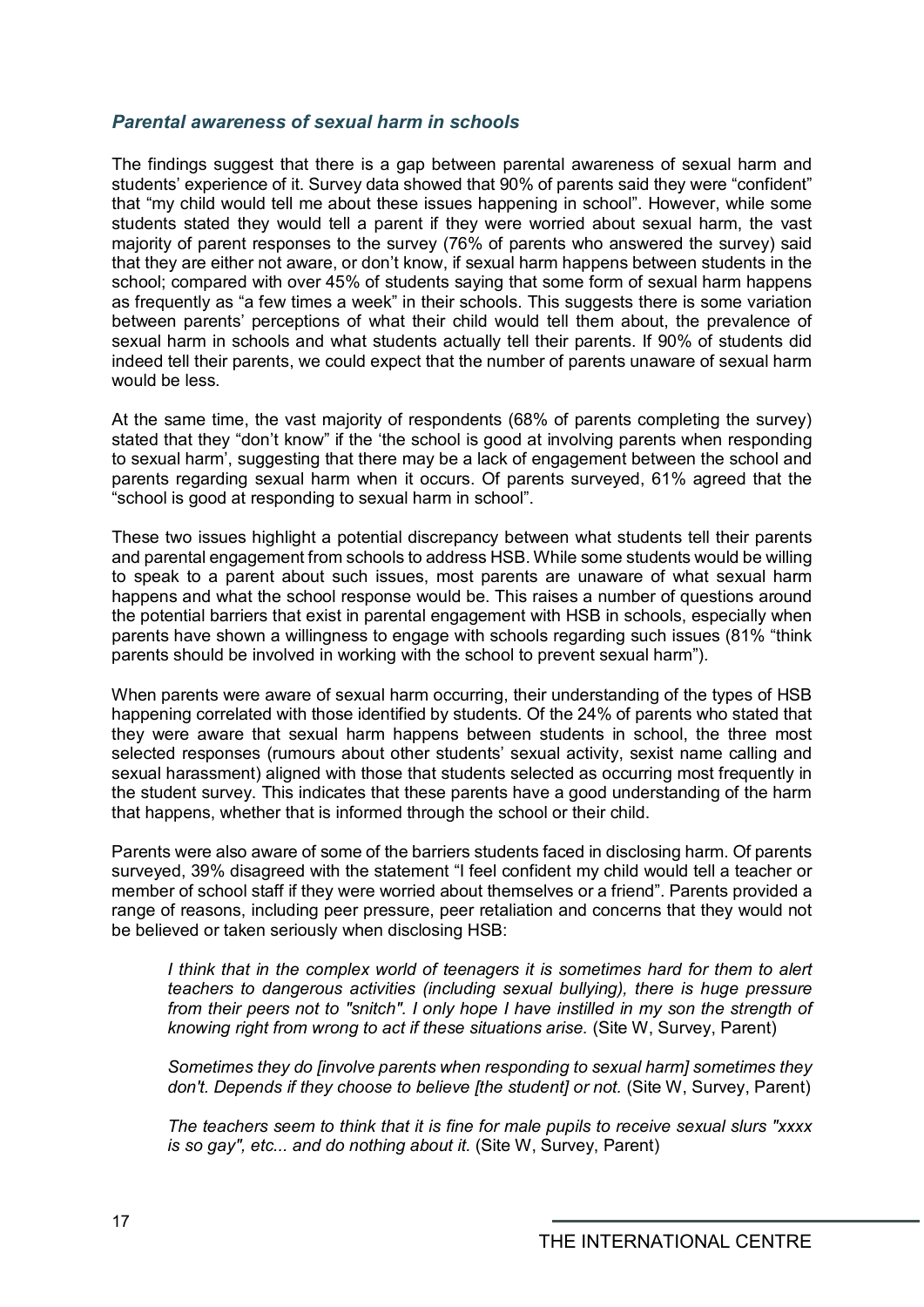*Most important is that students feel their experience will be taken seriously by staff rather than being dismissed or being told off for complaining as currently is the case.* (Site Y, Survey, Parent)

While some schools discussed positive relationships with parents, for many staff there was a dominant perception that parents are unaware, or naive to the realities, of adolescent sexual development and harm. Instead, the research suggests that parents are aware and receptive to these challenges, and schools should harness the opportunity of involving parents as partners in safeguarding responses. Given these opportunities, it is notable that the study identified a number of barriers, both perceived and actual, to parental engagement.

## *Parental engagement*

There were differences between how the schools engaged with parents on issues of HSB. At some schools parents reported good communication. At others, communications challenges were highlighted, a number of which appeared unique to a school setting. The following sections detail challenges identified in the all-boys and special schools that participated in the study.

### *All-boys school*

Within the all-boys school, concerns about how parents would react to being asked about HSB acted as a barrier to staff engaging parents on this agenda. Schools were given the option to disseminate the survey, and as this school did not receive any responses from parents, it is difficult to gain parents' view.

It was clear that staff assumptions about the 'culture' of parents and families connected to the school prevented engagement. Firstly, some staff perceived that it was not necessary to educate or engage students and parents about sexual relationships and HSB due to the perceived cultural backgrounds of parents as 'sheltering' their children.

*I think as well culturally, it's very noticeable that a lot of our boys are quite sheltered from girls, or parents would like to think they are, and because it is an all boys school, it really doesn't, it's not at the forefront of our problems is it really, at the moment?* (Site X, Interview, DSL)

Secondly, when instances of sexual behaviour did occur, it was evident that schools and students were worried about informing parents for fear of negative reactions:

*We've had cases where boys have been watching pornography, because they sometimes come into school and try to use our computer, they get flagged up straight away, and they've said to us, "I can't get it at home", and they don't want us to contact their family to let them know what has happened, they're so scared, some kids are so terrified, they start having a panic attack, it's that bad, so we take all of that into consideration*. (Site X, Focus Group, Staff)

*It's a cultural thing, they don't feel like they can really, they can't talk to their parents about anything to do with sex, which makes it difficult for them, they have to keep it all in, and they come to school and try to access some cyber thing.* (Site X, Focus Group, Staff)

Within this school, staff voiced these challenges frequently throughout the research, suggesting that they recognised these issues as preventing the school from working with parents on HSB. However, there was little evidence to suggest that the school was taking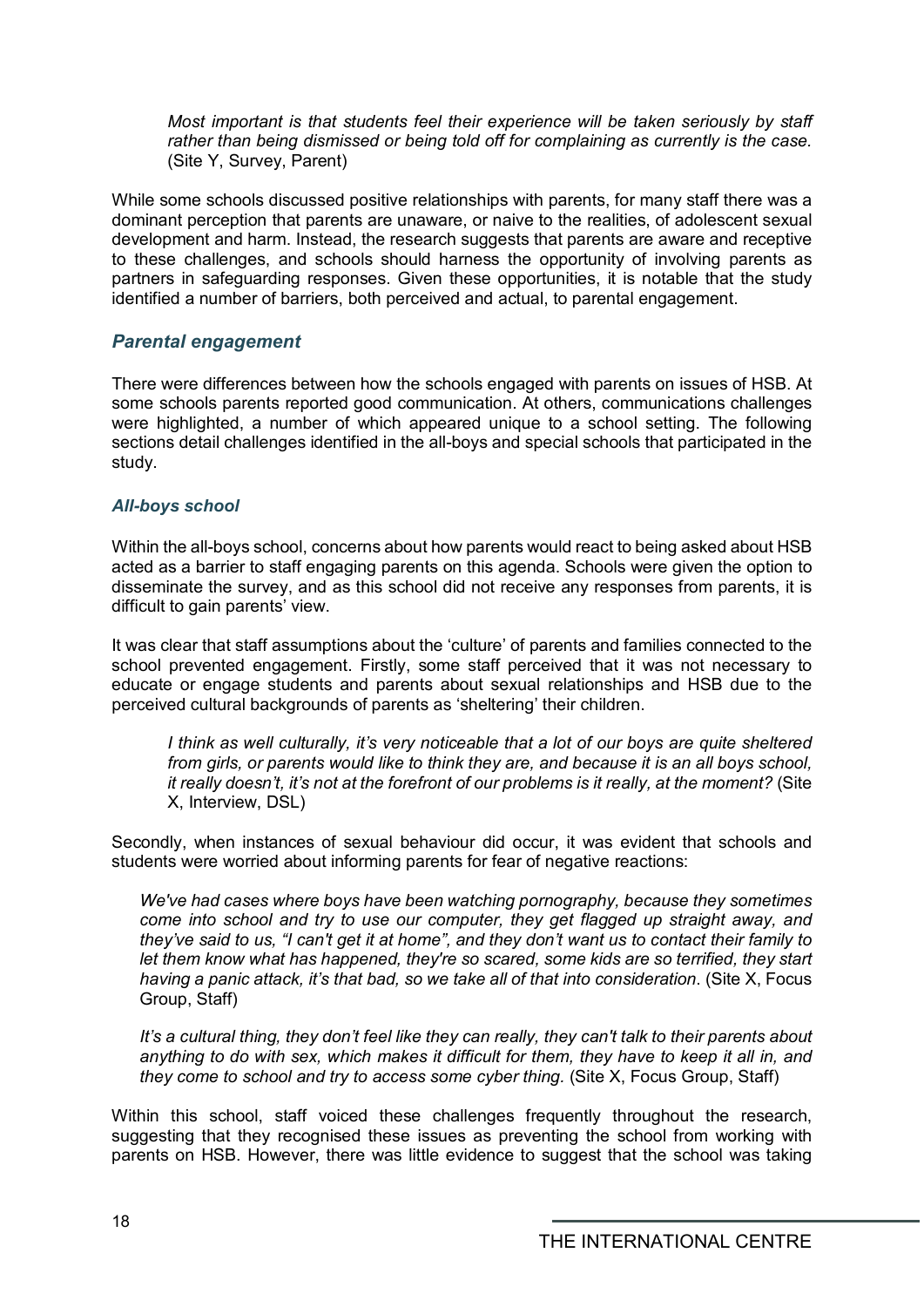steps to overcome these barriers, which in turn appeared to prevent positive interventions to support healthy sexual development amongst students.

Moreover, in this school, homophobic bullying was very prevalent. It was apparent that this school felt that they could not promote LGBTQ+ rights due to perceived community backlash.

*I think what we are conscious of, like a lot of schools, is that there are some organised groups out there who if we were very overt and very public on our website around LGBT rights and that sort of thing… I don't think it would be particularly parental, I think it would be other community groups trying to manipulate parents, but that's the only sort of barrier I can think of*. (Site X, Focus Group, SLT)

The implications of this is that perceptions about parents' reactions seemed to supersede the rights of the child, preventing positive education and keeping young people safe from harm.

It is important for all schools to explore these challenges, and identify which are actual barriers and which are perceived, based on staff assumptions and biases, and take steps to address both staff perceptions and assumptions and barriers to parental engagement.

#### *Special schools*

Research in the special schools highlighted three main challenges for parental engagement:

- Students often travelled long distances to get to school and were drawn from large catchment areas, which had implications for the amount of contact that parents had with school
- Some parents have their own learning disabilities and schools found this acted as a barrier for how they were able to engage parents to address HSB.
- Staff in special schools often raised the issue that some parents seem to define their children as asexual because of their disability, which has implications for parents' ability to identify or recognise HSB.

While these issues were identified within the special schools, they are not necessarily unique to these settings. The findings suggest that special schools may need greater support to identify alternative routes for parental engagement. One school had a Facebook page that facilitated parental engagement generally and so could act as a basis for discussion regarding relationships and sex education, for example. Secondly, in addition to age- and developmentally-appropriate resources for young people, it is important that parents are provided with information on sexual development in accessible formats. Finally, schools would benefit from greater guidance on supporting parents with information tailored for young people with disabilities,<sup>[11](#page-18-0)</sup> particularly around sexuality.

### *What do parents want?*

Evidence from the parent survey suggested that despite some schools' wariness of involving parents in relation to HSB, most parents are open and willing to being involved. Of the 73 parents who answered, 81% think they should be involved in working with the school to prevent sexual harm. Parents provided a range of ideas about what they wanted to see in schools, which could be categorised into four themes (see Figure one):

Figure one: Parent survey findings: What parents wanted to see in schools in relation to school responses to HSB.

<span id="page-18-0"></span><sup>&</sup>lt;sup>11</sup> We have opted to use person first language throughout the article. However, we acknowledge that a wide range of language is used to describe young people with a disability.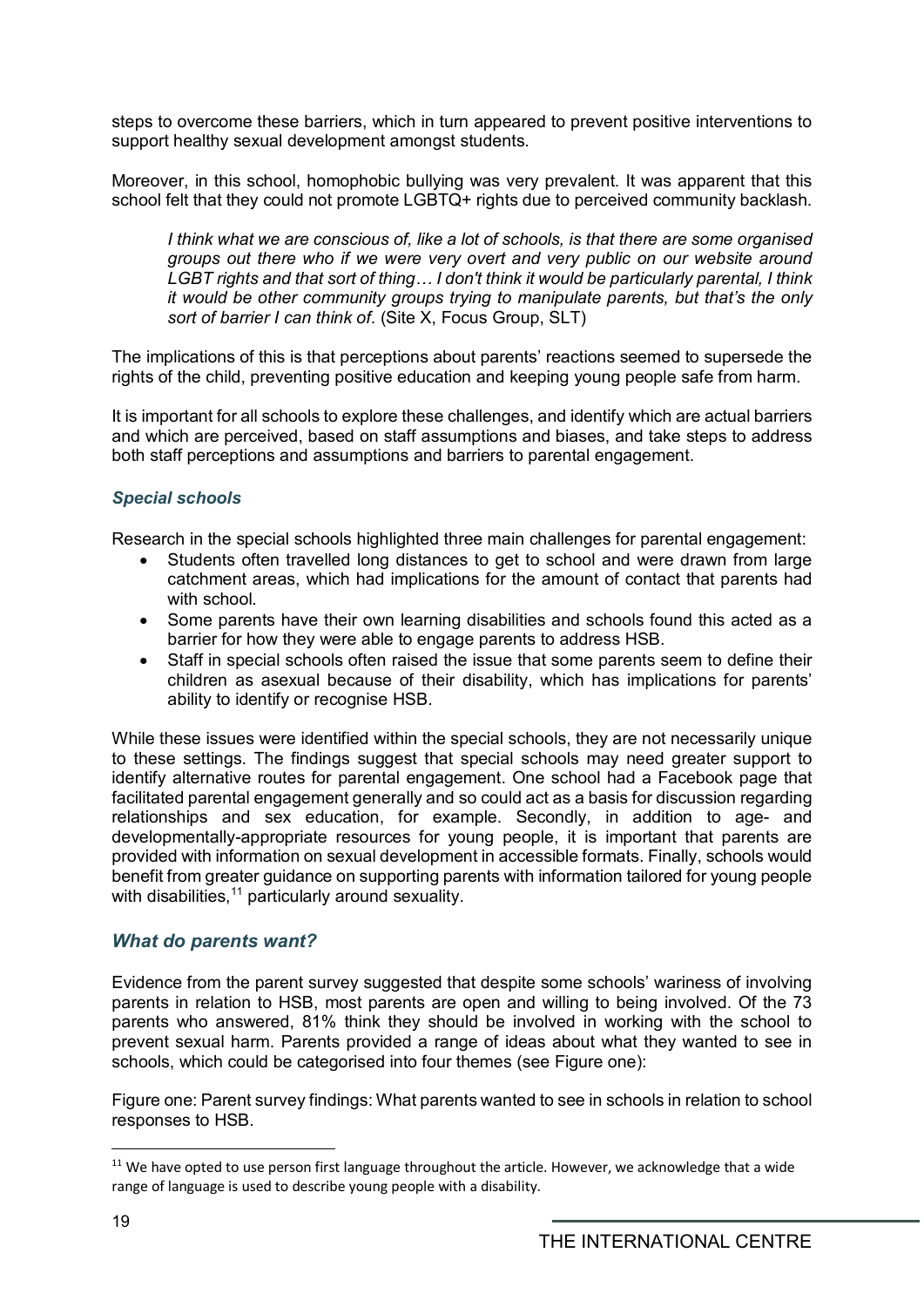| <b>Support available:</b><br>• Having more staff available for managing<br>pastoral issues.<br>•Lessons for parents on different forms of<br>bullying.<br>•Learning coaches to be both male and<br>female where possible.<br>•Social media training, parent groups, and<br>parents' evenings. | <b>Relationships and sex education:</b><br>• For their children to receive positive sexual<br>and relationship education<br>• For their children to receive education<br>around pornography<br>• Education on children's rights and how to<br>engage with their children on this issue. |
|-----------------------------------------------------------------------------------------------------------------------------------------------------------------------------------------------------------------------------------------------------------------------------------------------|-----------------------------------------------------------------------------------------------------------------------------------------------------------------------------------------------------------------------------------------------------------------------------------------|
| <b>Physical school environment:</b>                                                                                                                                                                                                                                                           | <b>Issues outside school:</b>                                                                                                                                                                                                                                                           |
| • improving safety around the school's                                                                                                                                                                                                                                                        | •To hear how issues were being handled for                                                                                                                                                                                                                                              |
| physical environment.                                                                                                                                                                                                                                                                         | incidents occurring outside the school.                                                                                                                                                                                                                                                 |

Over half of parents surveyed (59%) agreed that they feel "confident the school contacts parents when these issues arise", but only 19% reported thinking the school is good at involving parents when responding to sexual harm.

In particular, parents suggested they wanted better communication with the school around HSB, whether that be information relating to safety, more frequent emails or the provision of resources to support them to identify HSB and engage with their children on the issue. Furthermore, some parents seemed unclear of the process the school uses to refer cases to social care and the police, which could be seen to fracture relationships between the school and parents.

#### *Recommendations:*

The findings point to a number of recommendations for schools.

#### *Recommendations for schools:*

We recommend that schools consider:

- 21. What barriers exist in engaging parents about sexual harm (this could be done by considering at what point schools connect with parents about HSB)
- 22. Ways to engage parents on responses to HSB, prior to and following incidents.
- 23. Opportunities to engage parents through emails and resources.
- 24. Ways to engage parents in discussions on sexual harm, how well the school respond to these issues, and how the school's response could be improved. Guidance on carrying out parent surveys can be found [here.](https://www.csnetwork.org.uk/en/beyond-referrals-levers-for-addressing-harmful-sexual-behaviour-in-schools)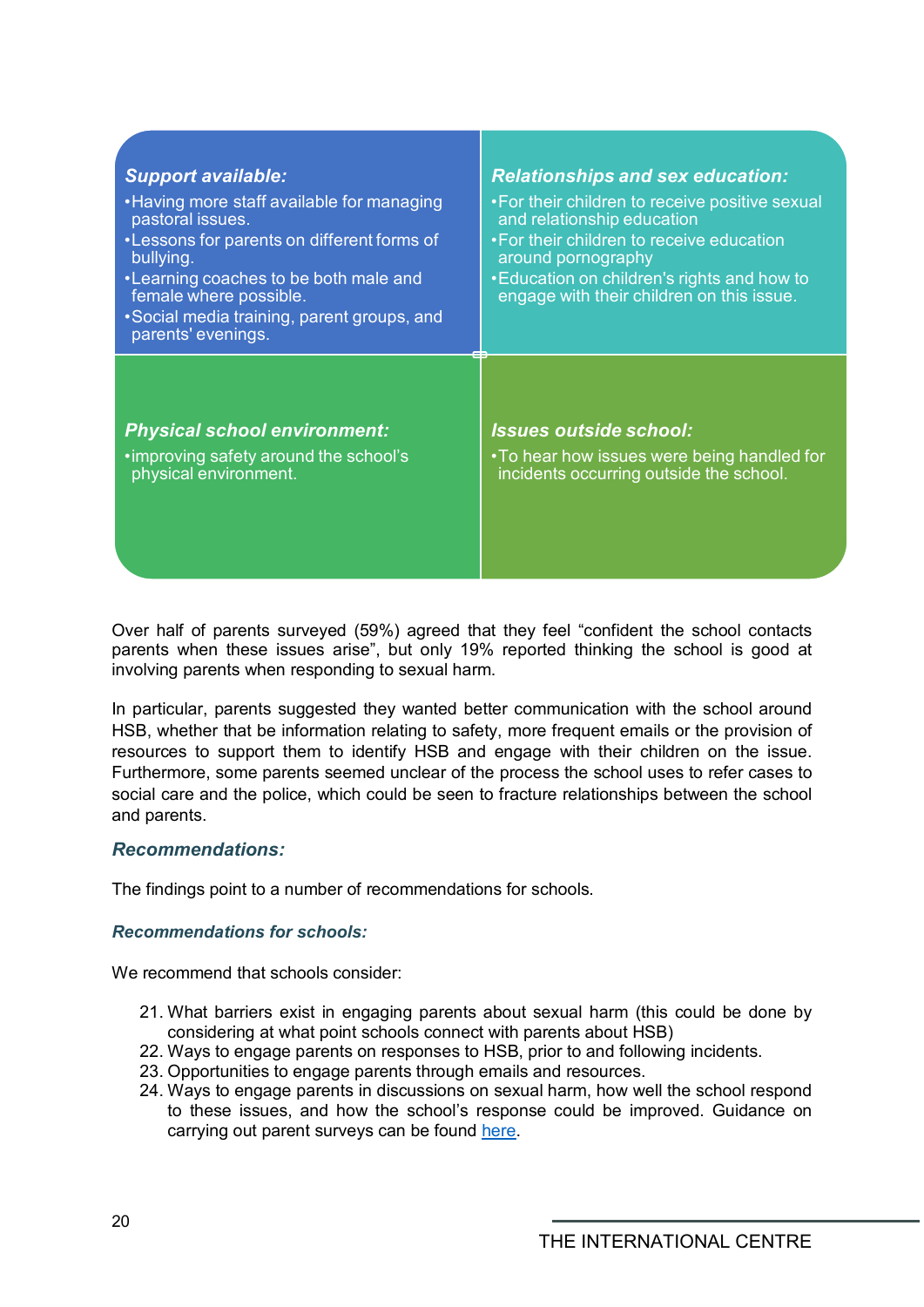# <span id="page-20-0"></span>**Disability**

Five special schools participated in the research, which constituted 35% of the sample size. Analysis identified three key themes to addressing HSB within special schools. It is important to note that although young people with disabilities from mainstream or alternative education also participated in the research, the themes explored in this section are drawn from data related to young people with a disability in special schools rather than young people with a disability across the 16 schools generally.

### *Resources and expertise*

A significant barrier to addressing HSB within special schools was the lack of tailored, coordinated or evidence-informed guidance or resources available nationally for special schools on the issue:

*You do things and the sharing good practice models are just not, they're not robust, it's always just based on the goodwill of people and we find that there isn't, in the special school population, there isn't that same sort of network and as you do in a mainstream school and you get random pop-ups.* (Site Z, Interview, DSL)

DSLs and staff in special schools highlighted gaps within national and local guidance and a lack of tailored resources in relation to sexual development and HSB for young people with a disability, such as on preventative work in RSE education, awareness-raising with students and their parents and carers, and identification of, and response to, HSB occurring between their students.

Special schools also reflected that there was a limited understanding of disability and HSB within the multi-agency safeguarding partnership. They reflected that this further limited the expertise and advice the schools could draw on to support their prevention of, and responses to, HSB. One DSL, for example, discussed reaching out to the HSB lead within the multiagency partnership to get advice on a case:

*She [HSB lead in partnership] sat and listened to me for an hour and went, "yeah, that's what I would have done", "that's what I would have done" …! That was it! She had a cup of coffee and off she went*. (Site Z, Interview, DSL)

This DSL felt that the HSB lead in the partnership was unable to offer specialist advice in relation to the case or to offer further suggestions on how to respond. Those working in special schools overwhelmingly felt that specialism in relation to children with a disability and HSB was largely held within special schools rather than within HSB resources in multi-agency partnerships.

In response to the lack of local or national knowledge related to young people with disabilities and HSB, schools suggested that they relied on their own expertise in order to respond to their students' needs when incidents occurred:

*We're not getting any help, we need to do it ourselves, how do we do it?", she's [DSL] not one for sitting around doing nothing, we do it ourselves.* (Site Z, Interview, Deputy DSL)

In light of the gaps in specialist knowledge within multi-agency partnerships, participating special schools sought support from private specialist organisations and voluntary and community sector partners to develop bespoke HSB resources and RSE content tailored to the particular needs of their students. Drawing on private organisations had cost implications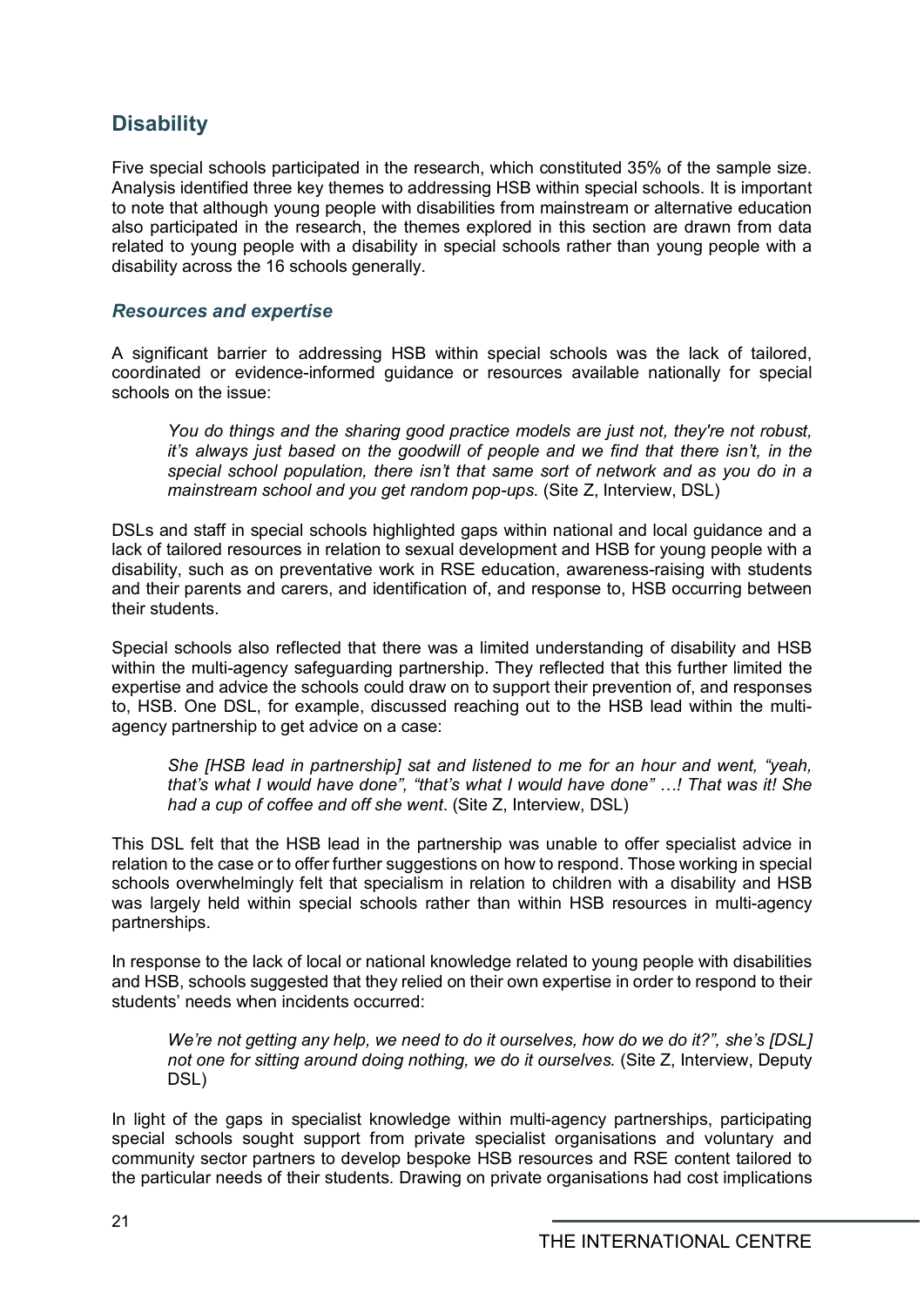for special schools and decisions over the use of these sources of support were made in line with resource and budget constraints.

In the absence of multi-agency expertise on HSB and young people with a disability, special schools formed their own support networks and worked with other special schools on a national level to share learning and resources:

*A secure network of SENCO's … ensures that we are able to work easily alongside other colleagues from other schools to share knowledge.* (Site Z, Self-Assessment Audit completed by a special school)

Furthermore, there was evidence of special schools using the expertise developed in-house about young people with disabilities and HSB to support the response of the wider safeguarding partnership. One school, for example, worked with police in the local area to improve their responses to working with young people with a disability displaying HSB: for example creating a protocol, developing training for police and introducing a flagging system for young people when entered on police databases.

School leads, DSLs, pastoral staff, school nurses and parent liaison workers within schools also played a significant role in supporting students with issues related to HSB to transition to further education or to engage within the wider community. One school, for example, discussed how they supported the partnership to risk assess and support one of their students displaying HSB to transition to college and safely engage in public spaces:

*He was given activities to do deliberately in the community when they were risk assessed because it was getting to the stage where some of the staff didn't want to take him out, it was like "if you're going to take him out, he's not going to ever learn what to do and he's 18 years old", ... He went to a college around the corner, he went to the [name] Centre in [local area] which is like safe spaces, he was going to community areas…, so safe places were identified rather than become socially isolated, so there was a large risk assessment done at the time*. (Site Z, Interview, DSL)

Input from multi-agency partnerships and national expertise on how schools address HSB is crucial for effective and consistent responses. [12](#page-21-0) The research evidenced significant gaps in specialist input afforded to special schools participating in this research around the issue of HSB for young people with a disability, which is echoed in other studies.<sup>[13](#page-21-1)</sup> Special schools are requesting specialist support and, in its absence, there is a risk that effective responses to HSB with young people with a disability are impeded and the needs of these young people are not being met.

The increasing expertise developing in special schools, evidenced by this research, is an important enabler to addressing HSB in such schools. In addition, the relationships being built with multi-agency partners, and the sharing of this to build expertise and knowledge within the wider safeguarding partnership, is a real strength highlighted in the research. The reliance on private specialist services to build this in-house knowledge however has cost and resource implications and this option will not be viable for all special schools. While developing expertise in-house is a strength, special schools are unable to draw on expertise from multi-agency

<span id="page-21-0"></span><sup>&</sup>lt;sup>12</sup>Firmin, C., et al. (2019). "Beyond referrals: levers for addressing harmful sexual behaviours between students at school in England." International Journal of Qualitative Studies in Education **32**(10): 1229-1249.

<span id="page-21-1"></span><sup>&</sup>lt;sup>13</sup> Taylor, J; Stalker, K; Fry, D; Stewart, ABR. (2014). "Disabled children and child protection in

Scotland: An investigation into the relationship between professional practice, child protection and disability." Scottish Government Social Research, Edinburgh, accessed 17 April 2020. [www.gov.scot/Resource/0044/00447850.pdf](http://www.gov.scot/Resource/0044/00447850.pdf)*.*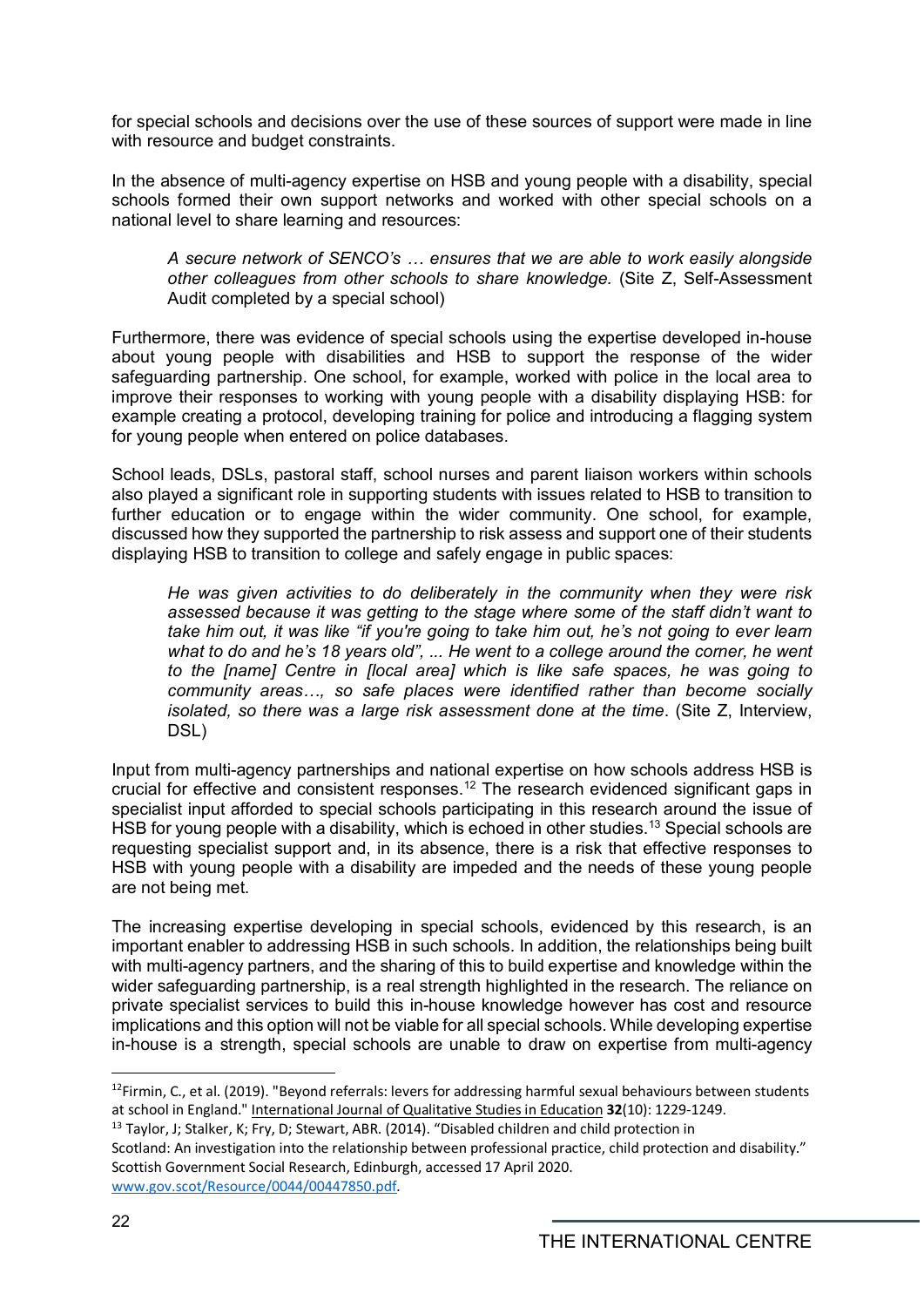partners. This is particularly significant for cases that meet a threshold for external referral and intervention from the police and social care.

### *Identification of harmful sexual behaviour in special schools*

Identifying HSB in schools is crucial to prevent and respond to concerns. Within special schools, a number of factors impeded effective recognition of HSB. Firstly, schools highlighted difficulties due to social care and other safeguarding professionals viewing the students' sexual behaviours solely through the lens of the young person's disability. This issue was discussed, for example, in relation to the categorisation of sexual behaviours as 'sensory seeking'. DSLs and other staff in special schools felt that wider safeguarding professionals predominately perceived student masturbation or inappropriate touching in school to be a result of a young person's disability, and therefore as sensory seeking rather than as forms of HSB. DSLs, however, felt that on some occasions these behaviours should be defined as HSB. They believed that other multi-agency professionals did not consider sexual behaviours displayed by young people with a disability in relation to contextual or developmental factors that might be driving the behaviour, leading to an under-identification of HSB amongst their students. DSLs in special schools discussed the challenges of identifying HSB when social work professionals use of the description sensory seeking rather than masturbation:

*But to me, if you've got a child who's knowledgeably aware, who can, like this girl can tell you, "my private parts are my bum, my boobs and my bits", this girl can tell you, "I shouldn't touch my boob, my bits and my bum in public", she can tell you that other children don't like them touched, she's got that level of understanding and if she is still continuing to do it after two years of intervention, there becomes a level of … is it selfstimulation or is there some aspects of masturbation in there?* (Site Z, Interview, DSLs)

*So I do think it is a bit of a funny area and… you're back to this whole thing of if a disabled child does that then it's self-stimulation as opposed to masturbation, you're changing the vocabulary again which isn't always that helpful. …It's like some of the young people that you've spoken to, they're seeking those social opportunities so how can you say, "they've got the understanding to seek social opportunities and 'normal' relationships, so therefore why are they not experiencing normal feelings and normal emotions?", why are we saying that what they're doing is self-stimulation as opposed to masturbation?* (Site Z, Interview, DSL)

If the sexual behaviours displayed by young people with disabilities are always seen through the lens of their disability then their sexuality is denied, limiting the potential to view these young people as displaying HSB and/or being victims:

*But I still think, and this is a gut feeling not an actual research thing, that the general public, whether it's the local authority or whoever, or people working in other schools who don't have experience of SEN, I think almost have an idea that it [the ability of a young person with a disability to display HSB] doesn't happen here, because this idea of a perpetual child or the perpetual innocent. I don't think they're aware of the problems*. (Site Z, Interview, DSL)

In instances where sexual behaviours displayed by young people with a disability were recognised as harmful by wider safeguarding professionals, these behaviours were not considered across a spectrum of sexualised behaviours, but only as inappropriate sexual behaviours. Dynamics such as intent, behaviour escalation or repetition were not factors which formed part of identifying criteria: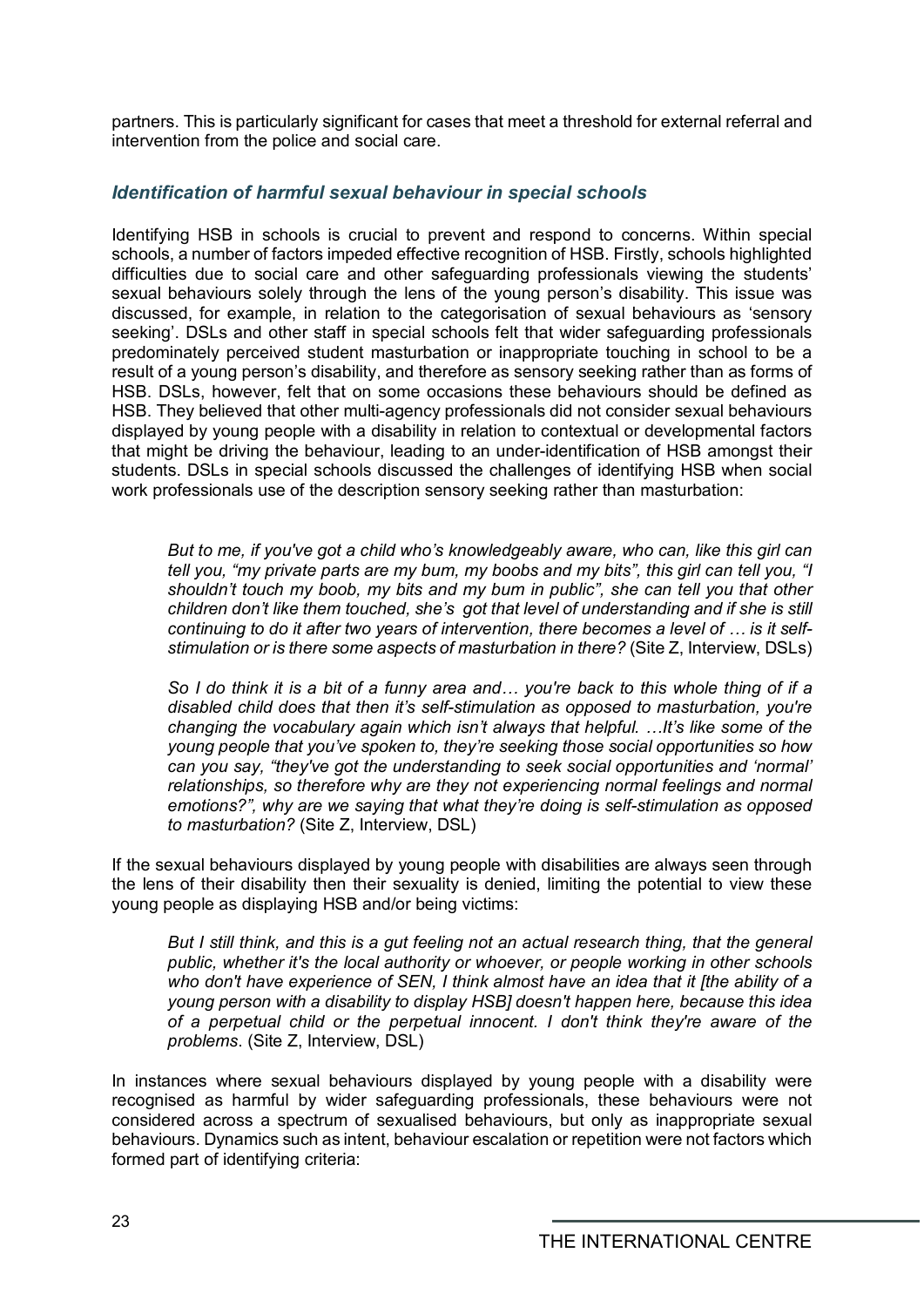*They're locked in the inappropriate behaviour so if she's doing this ten years later, she'll still be logged as inappropriate behaviour but she might have a 12 year history of doing it*. (Site Z, Interview, DSL)

*I think by changing the language, this is where you get the lack of scale. This is where you get the downplaying of this. At the minute, this girl is still young, this is still inappropriate sensory seeking behaviour, so if I said to you, "she's got inappropriate sensory seeking behaviour", you think one thing. [If] I say, "she's been masturbating on a regular basis for two years and she's been trying to stick fingers up bottoms, she's trying to kiss and bite staff's bust, she's trying to put her fingers up female members of staff's bottoms, male members of staff's bottoms and has been doing this for two years", there's a huge difference*. (Site Z, Interview, DSL)

Finally, professionals' ability to recognise HSB appeared further compounded by limited expertise and knowledge within the fields of both education and safeguarding as to how to communicate with young people with a disability around HSB and related issues:

*I think our absolutely key of our problems when dealing with these things is about language understanding of our children. They might be feeling something or seeing something but actually don't either cognitively understand what they're saying, or have those speech and language skills to translate that into something.* (Site Z, Interview, DSL)

*So maybe things that have to do with gender identity or things like that, the children*  have these feelings, it might be expressed in a particular way where we all feel that it *might be sexually harmful or whatever but actually, it doesn't mean that, it was just because they don't have that understanding to maybe express it in a particular way. I think speech and language is the crux really.* (Site Z, Interview, Staff)

Addressing communication challenges and providing opportunities for young people with a disability to inform responses to HSB should be a priority for professionals, researchers and policymakers. Research has highlighted a general perception of young people with a disability that tends to deny their sexuality.<sup>[14](#page-23-0)</sup> In order to effectively respond to HSB experienced or displayed by young people with a disability, efforts need to be made to recognise and understand their needs in relation to sexual identity, sexuality and sexual orientation. Furthermore, resources need to be developed to assist professionals working with young people with a disability in distinguishing between developmentally appropriate and harmful sexual behaviours. While not explored explicitly within the research, underpinning this is a requirement to understand the intersection, and particularly gendered elements, of identification and response to young people with a disability displaying HSB.

### *Thresholds and response*

Participating special schools noted how barriers to effective identification of HSB amongst young people with a disability had implications for multi-agency responses in their local authority. Schools noted inconsistencies in thresholds for HSB between schools and the wider partnership. Inconsistent threshold decisions were considered by DSLs to relate, in particular,

<span id="page-23-0"></span><sup>&</sup>lt;sup>14</sup> Franklin, A., Raws, P. and Smeaton, E., 2015. "Unprotected, overprotected: meeting the needs of young people with learning disabilities who experience, or are at risk of, sexual exploitation." Barkingside: Barnardo's.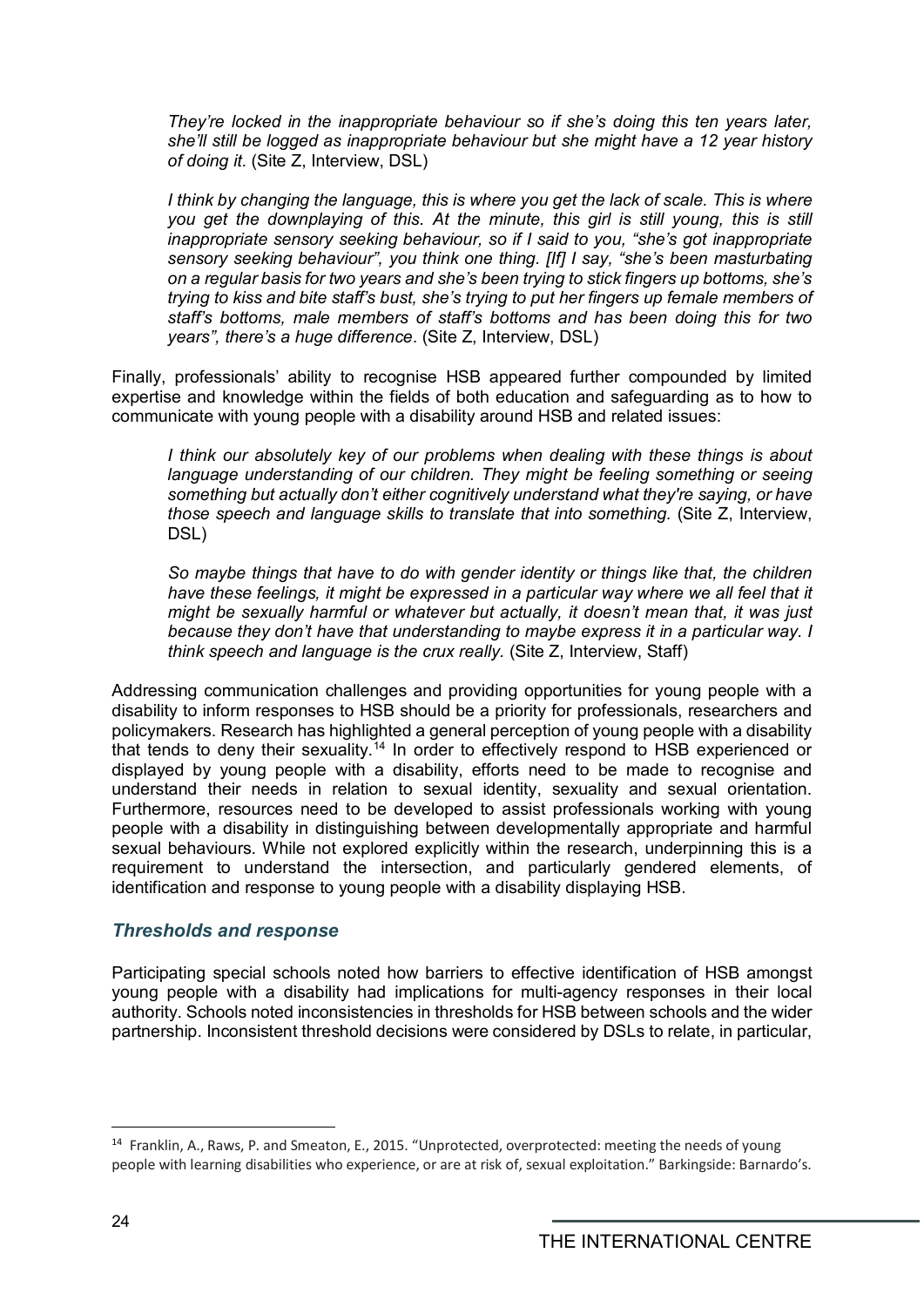to a young person's disability diagnosis. Thresholds for Section 47 assessments<sup>[15](#page-24-0)</sup> or an AIMs<sup>[16](#page-24-1)</sup> assessment related to HSB, for example, were deemed to be higher for disabled students compared to students in the general population:

*We've both come from mainstream and the same disclosure from a child in mainstream would probably have automatically gone for Section 47, and we've had to say well actually, no, the child is saying this, and this is what else we've seen. […] it's because of their disability*. (Site Z, Interview, DSL)

*When referrals have been put in, I've had people say, "I can't understand, why haven't you got this to another Section 47 before now, it's three months since the last Section 47?", and it's like I've rung it through repeatedly and been told it doesn't meet the threshold and it can be the person who picks up the phone at the other end, around a case like this because as soon as you bring the disability into it… A couple of times, to be honest, I felt like testing it out and actually reading through the disclosure and not saying the child's got a disability and seeing what the response is, because you very much feel as soon as you've said they've got severe learning disabilities, "oh right" and then depending on the team that you get coming out, you get a different response.*  (Site Z, Interview, DSL)

Seemingly higher thresholds for statutory involvement for young people with a disability could mean that these young people are unable to access support to meet their needs. This finding also raises questions related to equality and diversity issues and the increased vulnerability of, and lack of protection provided to, young people with a disability compared to their nondisabled peers. DSLs working in special schools identified significant consequences related to this lack of support and protection. In one school, for example, the DSLs discussed the outcome for a previous student who failed to receive support from children's social care related to displaying HSB:

*[He had] identity issues, sexualised behaviour [inappropriately touching other pupils on a number of occasions], rising aggressive behaviours. We had to really push them to actually consider some of the difficulties he had were around identity… nobody was talking about identity… there'd been no assessment or support with regards to his identity and particularly his either gender identity or his sexual identity… [After he turned 18, in a cinema]… he went into the toilet and revealed himself and he was a big 18-year-old lad, so they rang the police. There were a number of incidents of that type of thing with him… Every time he ended up in a police station, he would come back to school and be hugely traumatised.* (Site Z, Interview, DSL)

For this student, lack of specialist support around HSB concerns prior to turning 18, were followed by similar sexual behaviours displayed post 18 years for which they were criminalised and received a punitive rather than welfare-led response.

For young people who did receive support from children's services, DSLs within the participating special school felt that the response was often ineffective and inappropriate for their students. DSLs discussed how multi-agency interventions were predominately focused on a young person's disability rather than related to HSB. Furthermore, that these interventions were designated based on a young person's functioning age without any consideration for their developmental stage, their sexual identity and needs related to this:

<span id="page-24-0"></span><sup>&</sup>lt;sup>15</sup> An assessment under section 47 of the Children Act 1989. A section 47 assessment is initiated to decide whether and what type of action is required to safeguard and promote the welfare of a child who is suspected of or likely to be suffering significant harm.

<span id="page-24-1"></span><sup>&</sup>lt;sup>16</sup> An initial assessment tool that is designed to assist professionals in assessing children and young people who have committed a sexual assault or display harmful sexually behaviour.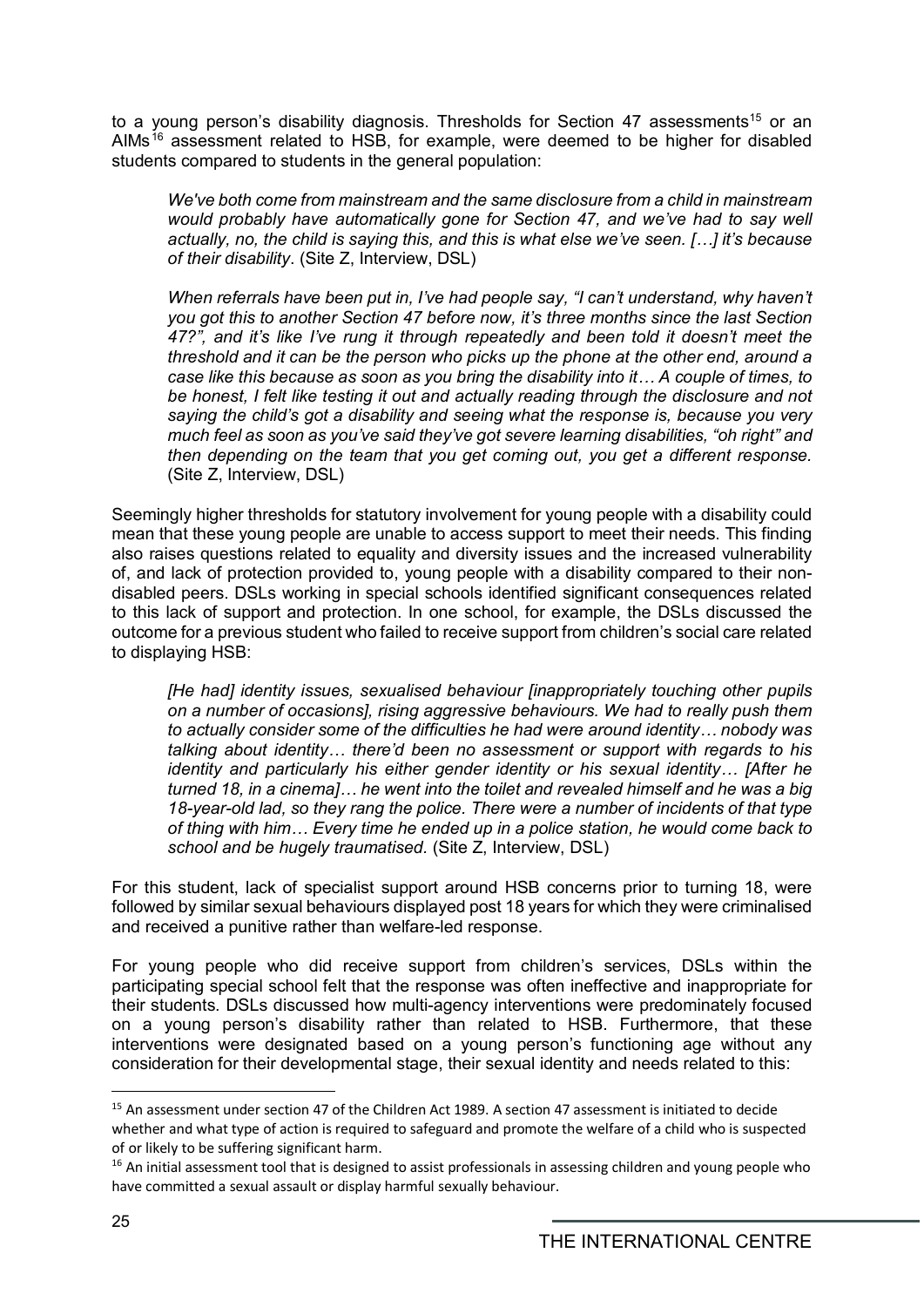*You're looking for signposted resources for children special needs, you get pointed in the same direction, … the [organisation] and they sent the [programme name] and we said, "Yes, we've done the [programme name] but we're talking about pupils who are older, that need something beyond the [programme name]", they sent us their … pack to trial that was designed for pupils with learning disabilities, we trialled it, we gave them feedback on the materials because they weren't age appropriate, so they still had little pictures of little children and yet they were allegedly designed for 19-year-olds. We said they need to have [different] pictures… you can't say this is for a 19-year-old when it's got a picture of a child of about 6*. (Site Z, Interview, DSL)

*Yes, so when it comes to a child with a disability, they tend to either say, "contact other agencies" or it's the same materials that are produced, so there isn't age appropriate materials that come from the Social Services side of things and what surprised me very much, is there doesn't seem to ever be a question about, "Is this a child exploring their own sexuality? Is this a child trying understand their own identity?", those questions never seem to come into play when they've got their disability.* (Site Z, Interview, DSL)

Whilst these three thematic factors – resources and expertise, identification of HSB and thresholds and response – may relate, to varying degrees, to responses to HSB within other school types (such as Pupil Referral Units or mainstream schools) there is an indication that these factors are underpinned by structural issues related to societal attitudes towards, and perceptions of, children with a disability. Overprotection, social isolation, disempowerment, and discourses around passivity and asexuality are factors which should be considered and further explored in relation to HSB and young people with a disability. Additionally, concerns related to young people with a disability being deprioritised by service providers and policymakers need further exploration.[17](#page-25-0) Attention and prioritisation needs to be given to young people with a disability in relation to HSB. Barriers to identifying, protecting and supporting those who display or experience HSB need to be understood and addressed.

### *Recommendations*

A number of recommendations from the research in relation to addressing HSB within special schools are detailed below.

### *Recommendations for local multi-agency partnerships:*

- 25. Training for multi-agency partners on young people with disabilities in relation to sexual development, communication and HSB should be a priority for the police and social care.
- 26. Multi-agency partners should review and identify potential barriers and bias in relation to threshold decisions and interventions for young people with a disability.

<span id="page-25-0"></span><sup>-</sup><sup>17</sup> Taylor, J; Cameron, A; Jones, C; Franklin, A; Stalker, K and Fry D. (2015). "Deaf and disabled children talking about child protection". University of Edinburgh NSPCC Child Protection Research Centre. Edinburgh. accessed 17 April 2020[. http://www.nspcc.org.uk/services-and-](http://www.nspcc.org.uk/services-and-resources/research-andresources/deaf-disabled-children-talking-about-child-protection)

[resources/research-andresources/deaf-disabled-children-talking-about-child-protection;](http://www.nspcc.org.uk/services-and-resources/research-andresources/deaf-disabled-children-talking-about-child-protection) A. and Smeaton, E. (2017). "Recognising and responding to young people with learning disabilities who experience, or are at risk of, child sexual exploitation in the UK." Children and Youth Services Review, **73**: 474-481; Franklin, A. and Smeaton, E. (2018). "Listening to young people with learning disabilities who have experienced, or are at risk of, child sexual exploitation in the UK." Children & Society, **32**(2): 98-109.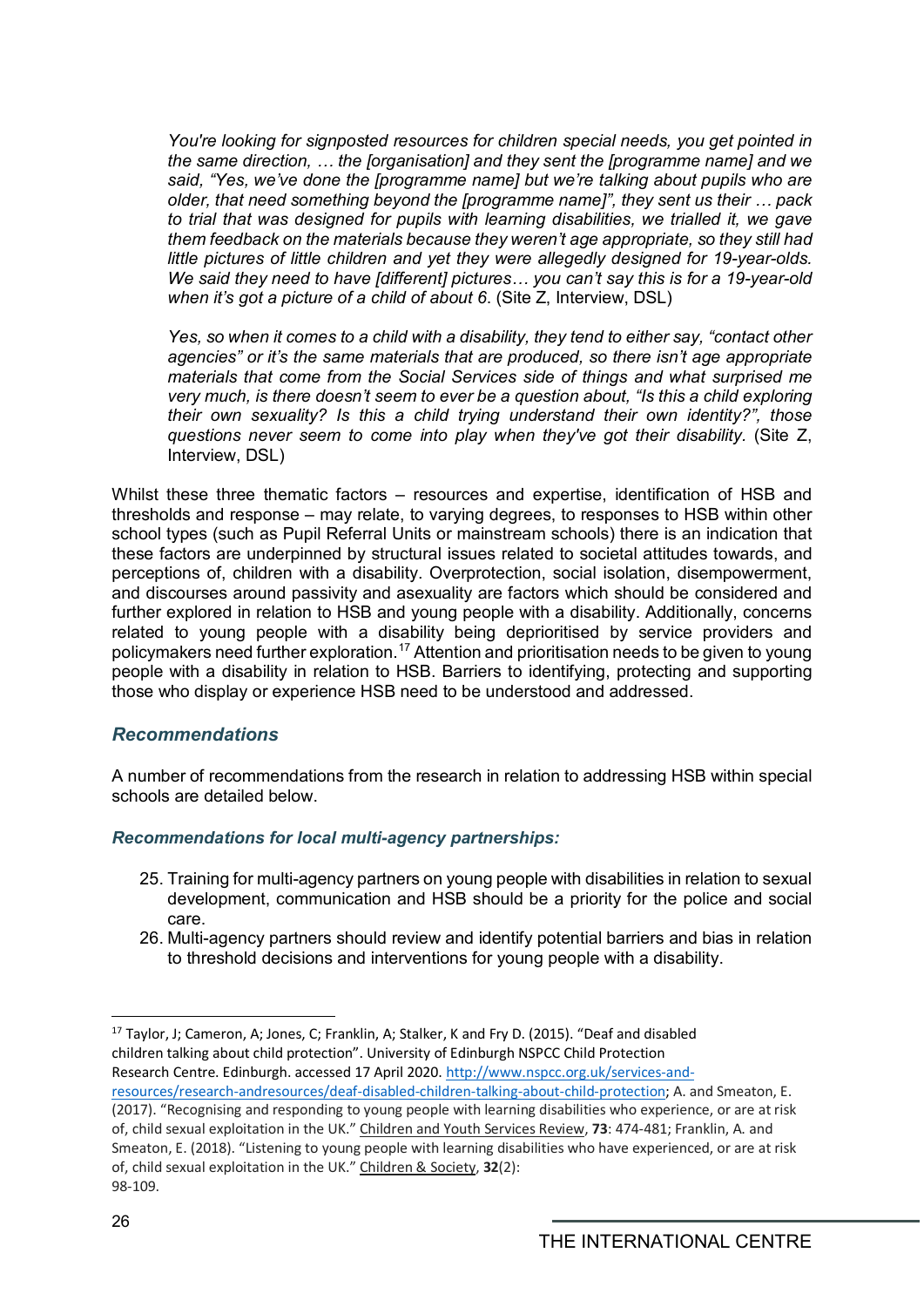27. Efforts need to be made to improve the knowledge and understanding of HSB and young people with a disability among professionals in the specialist services and those working in the local safeguarding partnership.

#### *Recommendations for the wider sector:*

- 28. Providing opportunities for young people with a disability to inform responses to HSB should be a priority for professionals, researchers and policymakers.
- 29. Researchers, policymakers and professionals need to capture, create and promote evidence-informed and accessible HSB resources that meet the varied needs of young people with a disability across a range of developmental stages.
- 30. Opportunities should be created at national and local levels for professionals from special schools to inform the agenda relating to HSB and young people with a disability, including the development of RSE material and policy, the creation of resources supporting schools to identify and respond to HSB, and contributing to statutory threshold decision making.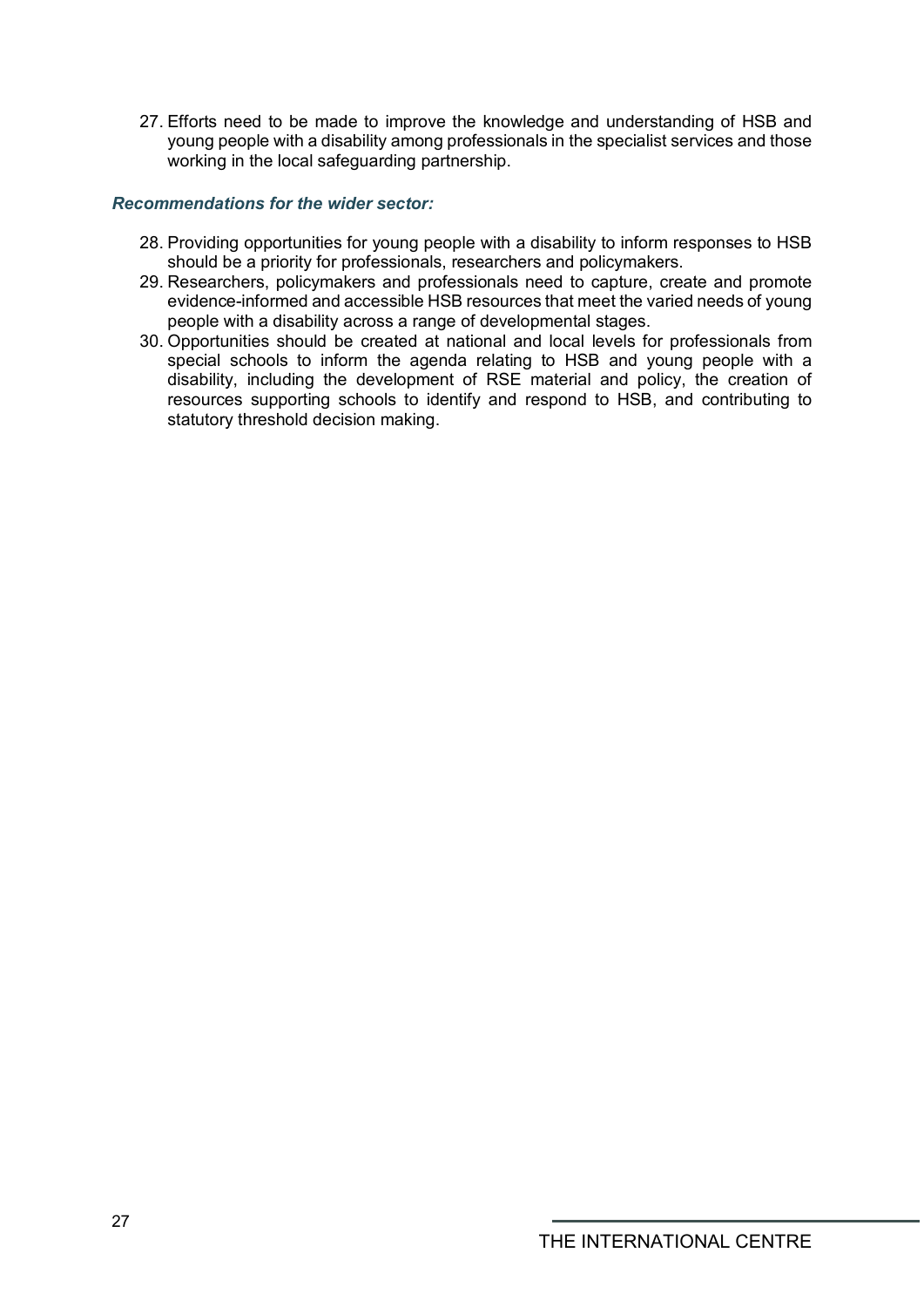# <span id="page-27-0"></span>**Conclusion**

This briefing presents a range of thematic findings from the second stage of the Contextual Safeguarding Programme's study Beyond Referrals into HSB in schools. 30 recommendations for schools, multi-agency safeguarding partners, local authorities and the wider field of education have been made based on the findings. Extending this study has allowed us to test and develop our self-assessment audit toolkit for schools, which is intended to support schools to identify and assess the factors that contribute to addressing HSB in schools. Schools and colleges can use the Beyond Referrals self-assessment tool to assess the extent to which they enable effective responses to HSB in their school. There are five categories of selfassessment:

- *Systems and Structures*
- *Prevention*
- *Identification*
- *Response and Intervention*
- *Cultural Context*

This new updated version includes new levers and guidance on carrying out the selfassessment. The toolkit is supported by an example completed assessment to help schools to score themselves and a range of new methods, guides and resources to support the audit process, available [here.](https://www.csnetwork.org.uk/en/beyond-referrals-levers-for-addressing-harmful-sexual-behaviour-in-schools)

While the findings presented here and as part of this toolkit focus specifically on HSB, they are not unique to this particular form of harm, or indeed to education settings exclusively. In the next stage of this study we will be exploring expanding the toolkit to support schools to audit either responses to extra-familial harm more widely, as well as adapting and applying these audit methods for other universal provision in the community sector – such as sports and youth groups.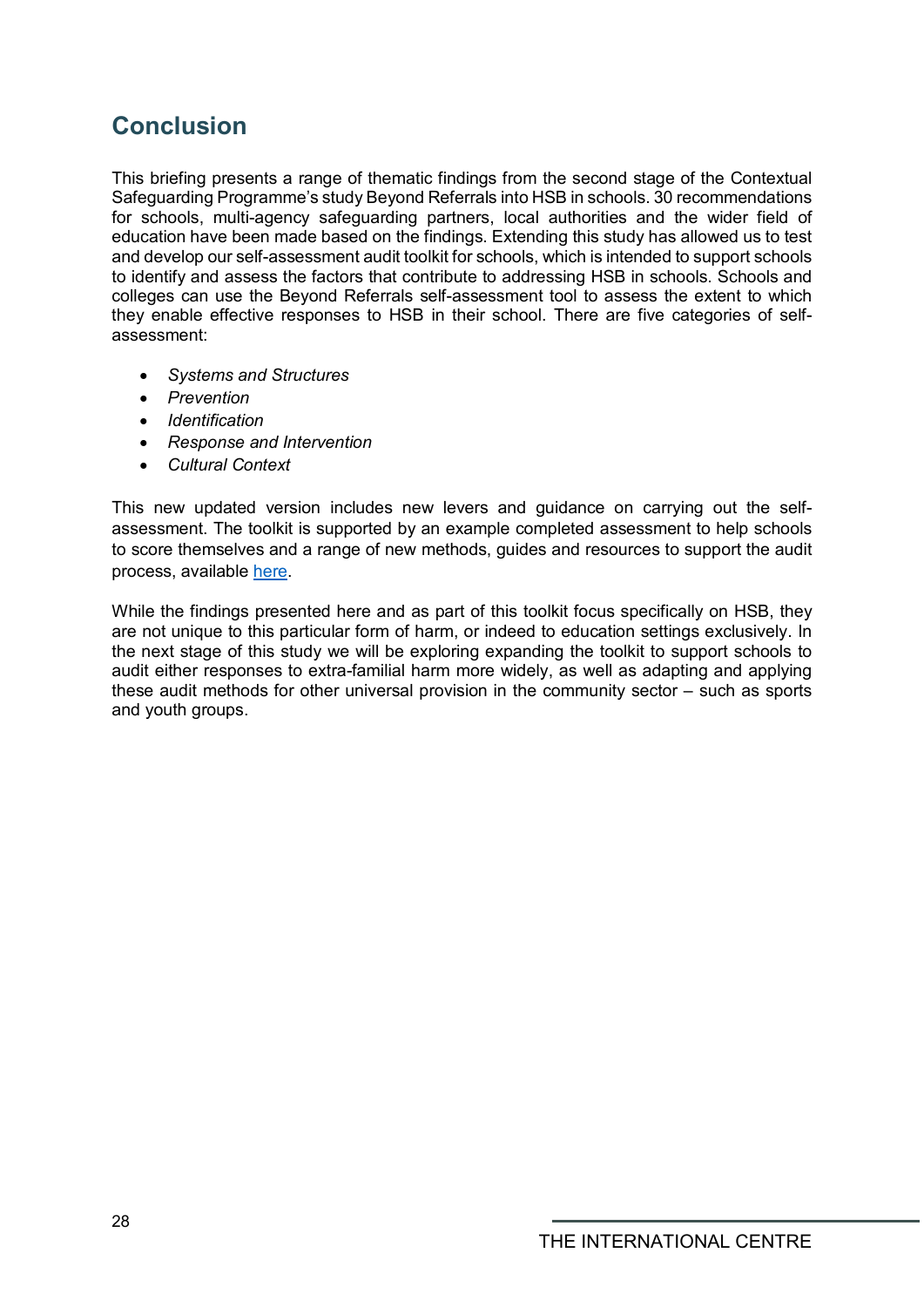# <span id="page-28-0"></span>**Appendix: Resources**

# **Bystander interventions**

Equally Safe: Mentors in Violence prevention programme, Scottish Government (2016). [https://blogs.gov.scot/equally-safe/2016/02/15/mentors-in-violence](https://blogs.gov.scot/equally-safe/2016/02/15/mentors-in-violence-prevention-programme/)[prevention-programme/](https://blogs.gov.scot/equally-safe/2016/02/15/mentors-in-violence-prevention-programme/)

## **Consent**

Brook (2020)<https://learn.brook.org.uk/>

Give and Get Consent: A resource for teaching sexual consent to Key Stages 3 & 4, Rape Crisis South London (2019) [http://www.rasasc.org.uk/wp/wp](http://www.rasasc.org.uk/wp/wp-content/uploads/2013/11/Give-n-Get-Consent-A-resource-for-teaching-sexual-consent-to-key-stages-3-and-4.pdf)[content/uploads/2013/11/Give-n-Get-Consent-A-resource-for-teaching-sexual](http://www.rasasc.org.uk/wp/wp-content/uploads/2013/11/Give-n-Get-Consent-A-resource-for-teaching-sexual-consent-to-key-stages-3-and-4.pdf)[consent-to-key-stages-3-and-4.pdf](http://www.rasasc.org.uk/wp/wp-content/uploads/2013/11/Give-n-Get-Consent-A-resource-for-teaching-sexual-consent-to-key-stages-3-and-4.pdf)

## **Exclusions**

Changing the story on school exclusion, The Difference [https://www.the](https://www.the-difference.com/)[difference.com/](https://www.the-difference.com/)

## **HSB behaviours and continuum**

Sexual Behaviours Traffic light tool, Brook (2018) [https://legacy.brook.org.uk/our](https://legacy.brook.org.uk/our-work/the-sexual-behaviours-traffic-light-tool)[work/the-sexual-behaviours-traffic-light-tool](https://legacy.brook.org.uk/our-work/the-sexual-behaviours-traffic-light-tool)

Harmful sexual behaviour framework, NSPCC (2019) [https://learning.nspcc.org.uk/research-resources/2019/harmful-sexual-behaviour](https://learning.nspcc.org.uk/research-resources/2019/harmful-sexual-behaviour-framework/)[framework/](https://learning.nspcc.org.uk/research-resources/2019/harmful-sexual-behaviour-framework/)

# **HSB in schools**

Harmful sexual behaviour in schools training, NSPCC [https://learning.nspcc.org.uk/training/schools/managing-sexualised-behaviour-in](https://learning.nspcc.org.uk/training/schools/managing-sexualised-behaviour-in-schools-online-courses/)[schools-online-courses/](https://learning.nspcc.org.uk/training/schools/managing-sexualised-behaviour-in-schools-online-courses/)

Why 'Zero Tolerance' Doesn't Work, Contextual Safeguarding Network <https://www.csnetwork.org.uk/en/why-zero-tolerance-doesnt-work>

Tackling Homophobic Language: Stonewall Education Guides [https://www.stonewall.org.uk/sites/default/files/tackling\\_homophobic\\_language\\_](https://www.stonewall.org.uk/sites/default/files/tackling_homophobic_language_-_teachers_guide.pdf) teachers\_quide.pdf

# **Online harassment curriculum**

Step Up Speak Up! Teaching Toolkit, ChildNet (2019) <https://www.childnet.com/resources/step-up-speak-up/teaching-toolkit>

**Peer-on-peer abuse policy guidance**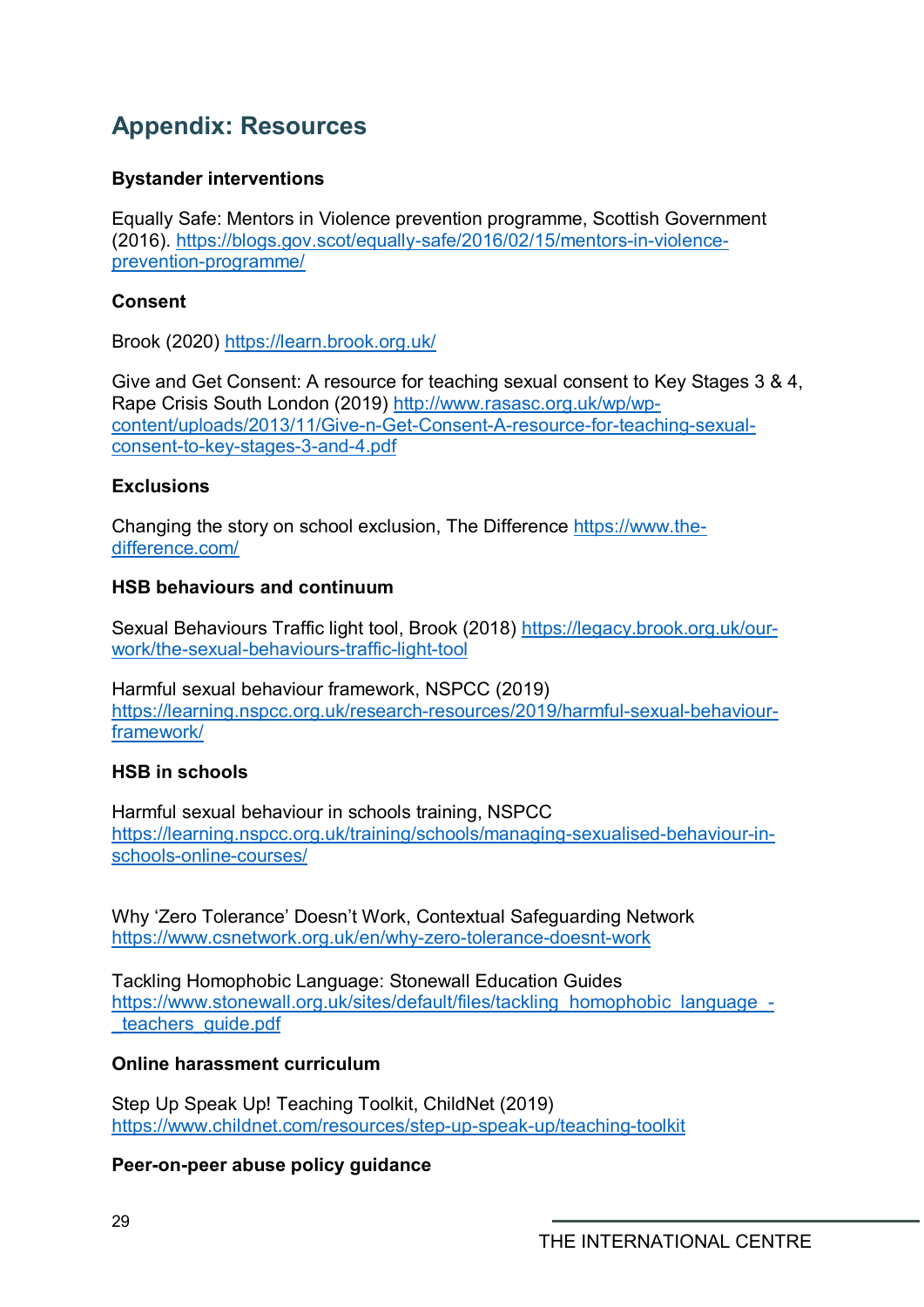Peer-on-peer abuse toolkit, Farrer & Co (2019) [https://www.farrer.co.uk/news-and](https://www.farrer.co.uk/news-and-insights/peer-on-peer-abuse-toolkit/)[insights/peer-on-peer-abuse-toolkit/#](https://www.farrer.co.uk/news-and-insights/peer-on-peer-abuse-toolkit/)

# **Restorative justice**

Restorative justice and sexual harm, RestorativeJustice.org <https://restorativejustice.org.uk/restorative-justice-and-sexual-harm>

# **Reviewing Behaviour Logs**

Guidance and webinar on reviewing behaviour log (2018) [https://www.csnetwork.org.uk/en/beyond-referrals-levers-for-addressing-harmful](https://www.csnetwork.org.uk/en/beyond-referrals-levers-for-addressing-harmful-sexual-behaviour-in-schools)[sexual-behaviour-in-schools](https://www.csnetwork.org.uk/en/beyond-referrals-levers-for-addressing-harmful-sexual-behaviour-in-schools)

## **School mapping and safety mapping**

School Mapping. Stein, N., Mennemeier, K., Russ, N. and Taylor, B. (2010). *Shifting Boundaries.* [https://www.csnetwork.org.uk/assets/documents/Shifting-Boundaries-w-](https://www.csnetwork.org.uk/assets/documents/Shifting-Boundaries-w-Copyrigh-at-Lib-of-congresst.pdf)[Copyrigh-at-Lib-of-congresst.pdf](https://www.csnetwork.org.uk/assets/documents/Shifting-Boundaries-w-Copyrigh-at-Lib-of-congresst.pdf)

Safety Mapping. Nyarko, S. (2018) *Safety Mapping*. [https://www.csnetwork.org.uk/en/toolkit/assessment/neighbourhood-assessment](https://www.csnetwork.org.uk/en/toolkit/assessment/neighbourhood-assessment-toolkit)[toolkit](https://www.csnetwork.org.uk/en/toolkit/assessment/neighbourhood-assessment-toolkit)

Video guidance on hotspot mapping<https://vimeo.com/432806255>

## **Sexting video guidance**

Sexting in schools: responses to abuse through image sharing, Contextual Safeguarding Network<https://vimeo.com/380753371>

### **Staff engagement sessions:**

Staff Engagement sessions, Contextual Safeguarding Network (2018) [https://www.csnetwork.org.uk/en/beyond-referrals-levers-for-addressing-harmful](https://www.csnetwork.org.uk/en/beyond-referrals-levers-for-addressing-harmful-sexual-behaviour-in-schools)[sexual-behaviour-in-schools](https://www.csnetwork.org.uk/en/beyond-referrals-levers-for-addressing-harmful-sexual-behaviour-in-schools)

### **Student engagement sessions:**

Student Engagement Sessions, Contextual Safeguarding Network (2018) [https://www.csnetwork.org.uk/en/beyond-referrals-levers-for-addressing-harmful](https://www.csnetwork.org.uk/en/beyond-referrals-levers-for-addressing-harmful-sexual-behaviour-in-schools)[sexual-behaviour-in-schools](https://www.csnetwork.org.uk/en/beyond-referrals-levers-for-addressing-harmful-sexual-behaviour-in-schools)

**Therapeutic support to young people with disabilities around sexual abuse** Respond is a national charity providing therapeutic and support services to people with learning disabilities, autism or both who have experienced abuse, violence or trauma<https://respond.org.uk/>